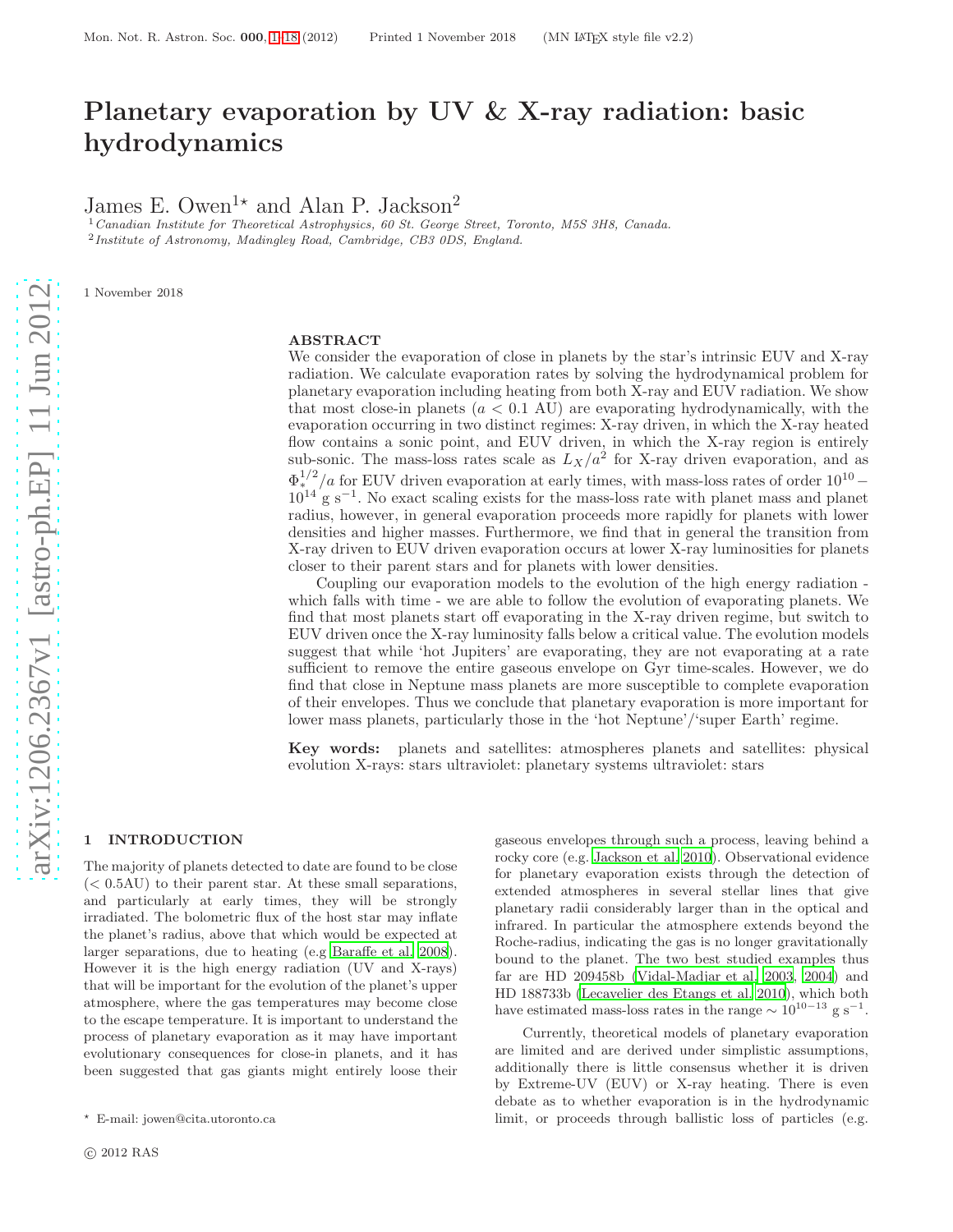Jean's escape) where the upper atmosphere is no longer pressure dominated. Perhaps the simplest approach is to assume that every photon received at the planet's surface is turned into mass-loss at some efficiency [\(Watson et al.](#page-17-4) [1981](#page-17-4); [Lecavelier des Etangs 2007](#page-17-5)). Such an approach can only provide an order of magnitude estimate of the mass-loss rate, though it is likely to be fairly accurate in the case of 'energy-limited' evaporation, by which we mean that the dominant energy loss process is PdV work as discussed by [Watson et al. \(1981](#page-17-4)). This may indeed represent an observable region of parameter space at late times in the case of EUV driven evaporation [\(Murray-Clay et al.](#page-17-6) [2009](#page-17-6)). Nonetheless such an approach masks many of the complexities associated with thermally driven evaporative winds. Thermally driven winds are free to absorb energy up to their sonic surface, which may in principle, be located far from the launch point [\(Parker 1960](#page-17-7)). This results in the interception of a much higher fraction of the stellar high-energy flux than the simple planetary disk, an effect [Lammer et al. \(2003](#page-17-8)) discussed by introducing a further efficiency factor into the 'energy-limited' formalism in the form of an expansion radius  $(\beta)$  based on the work of [Watson et al. 1981](#page-17-4). The inclusion of the expansion radius has been dropped in recent years as detailed models of EUV heating in hot Jupiters suggested very little energy is absorbed high in the flow, with most energy deposited near or at the base of the flow (e.g. Yelle et al. 2004; Garcia Munoz 2007; [Leitzinger et al. 2011\)](#page-17-9). Although it is unclear whether EUV heated flows may absorb significant amount of energy high in the flow for planets with different properties compared to hot Jupiters, and whether the X-rays can provide significant heating to the gas at large atmospheric heights, as suggested by Cecchi-Pestellini et al.  $(2006)$ .

In addition, one must account for the reduction in the gravitational binding of the planetary atmosphere induced by the stellar gravitational field, as discussed by [Erkaev et al. \(2007](#page-17-10)). In the energy-limited formalism this is accomplished by the introduction of another efficiency factor based on the assumption one only need overcome the Roche potential rather than the gravitational field of the planet in isolation<sup>[1](#page-1-0)</sup>. Thus the energy limited formalism presented by [Erkaev et al. \(2007](#page-17-10)) gives rise to a mass-loss rate of the form

$$
\dot{m} = \eta \frac{L_{\rm HE} R_p^3}{4GM_p a^2 K (R_{\rm Roche}/R_p)},\tag{1}
$$

where  $\eta$  is the 'efficiency' of the flow,  $L_{\text{HE}}$  is the high energy luminosity of the central star,  $M_P$ ,  $R_p$  & a are the planet mass, radius and orbital distance and  $K(R_{\text{Roche}}/R_P)$ accounts for the reduction in the planetary binding energy due to the Roche lobe. Eq. [1](#page-1-1) has been used for several parameter studies of both EUV evaporation (e.g. Lammer et al. 2009) and X-ray evaporation (e.g. [Davis & Wheatley](#page-17-11) [2009](#page-17-11); [Jackson et al. 2012\)](#page-17-12); however, the 'energy limited' approach possesses tunable parameters, for which there is little reason to expect to be independent of the physical properties of the system. As such Eq [1](#page-1-1) is of limited use in understanding the true details of planetary evaporation over a range of parameter space.

Further, there is no reason that evaporation must occur in the energy-limited regime and it may instead be that radiative losses dominate the energy budget rather than PdV work. In the case of EUV evaporation at high luminosities [Murray-Clay et al. \(2009](#page-17-6)) showed that this results in a qualitatively different scaling with both the high-energy luminosity and orbital distance. It is also necessary to determine whether the planetary evaporation is indeed occurring in the hydrodynamic limit, for which one needs full solutions to verify that the flow is pressure dominated all the way to the sonic surface.

Several hydrodynamic studies of planetary evaporation have been undertaken that go beyond the 'energy-limited' formalism. [Yelle \(2004\)](#page-17-13), [Tian et al. \(2005](#page-17-14)) and [Murray-Clay et al. \(2009](#page-17-6)) calculate the hydrodynamic escape for a pure EUV heated model, while [Yelle \(2004\)](#page-17-13) additionally solves for the hydrogen and helium structure of the flow. Of these only [Murray-Clay et al. \(2009](#page-17-6)) solve for the EUV radiation transfer and heating rate directly. However, both [Yelle \(2004](#page-17-13)) and [Tian et al. \(2005](#page-17-14)) use fixed heating efficiencies (for photo-electric heating in the case of [Yelle 2004](#page-17-13) and the total heating efficiency in the case of [Tian et al. 2005](#page-17-14)). [Penz et al. \(2008\)](#page-17-15) include both X-ray and EUV, but they set the X-ray heating rate to a fixed efficiency, which is then varied between 10 and 60 per cent to obtain various flow solutions. [Cecchi-Pestellini et al.](#page-16-1) [\(2006\)](#page-16-1) consider pure X-ray heating of a static plane-parallel atmosphere and determine the X-ray driven heating with consideration of the hydrogen and helium photochemistry. They conclude that at high X-ray luminosities similar to those found around young stars (e.g.  $L_X \sim 10^{30}$  erg s<sup>-1</sup>), it may be X-rays that dominate the heating. Conversely several hydrodynamical studies of EUV evaporation have been successfully applied to the observations of HD 209458b, correctly reproducing the observed mass-loss rates of  $\sim 10^{10} - 10^{11}$  g s<sup>-1</sup>, suggesting X-rays may be unimportant in this particular case (e.g. García Muñoz [2007](#page-17-16); [Murray-Clay et al. 2009](#page-17-6); [Koskinen et al. 2010](#page-17-17)). What is not clear, however, is the structure of X-ray driven flows, the interactions that take place between a hydrodynamic flow that has X-ray and EUV heated regions and how a flow may transitions from X-ray dominated to EUV dominated.

<span id="page-1-1"></span>As a prelude to performing multi-dimensional hydrodynamic calculations, in this work we build 1D, on-axis, hydrodynamical solutions to the problem of planetary evaporation including both EUV and X-ray radiation fields under the approximation of radiative equilibrium. This allows us to understand whether planetary evaporation will be 'energy-limited' or not, whether it will occur in the hydrodynamic limit, and what the interactions between the EUV and X-ray fields yield in terms of evaporation. Our paper is organised as follows: in Section [2](#page-2-0) we discuss the various heating mechanisms; in Section [3](#page-3-0) we derive our hydrodynamic solutions for EUV and X-ray heating; in Section [4](#page-11-0) we consider simple evolution of planets undergoing evaporation; in Section [5](#page-13-0) we discuss the implications of our results and our assumptions, and finally we present our conclusions in Section [6.](#page-16-2)

<span id="page-1-0"></span> $1$  Note: later we discuss how the effect of the star's gravity appears through the derivative of the potential rather than its absolute value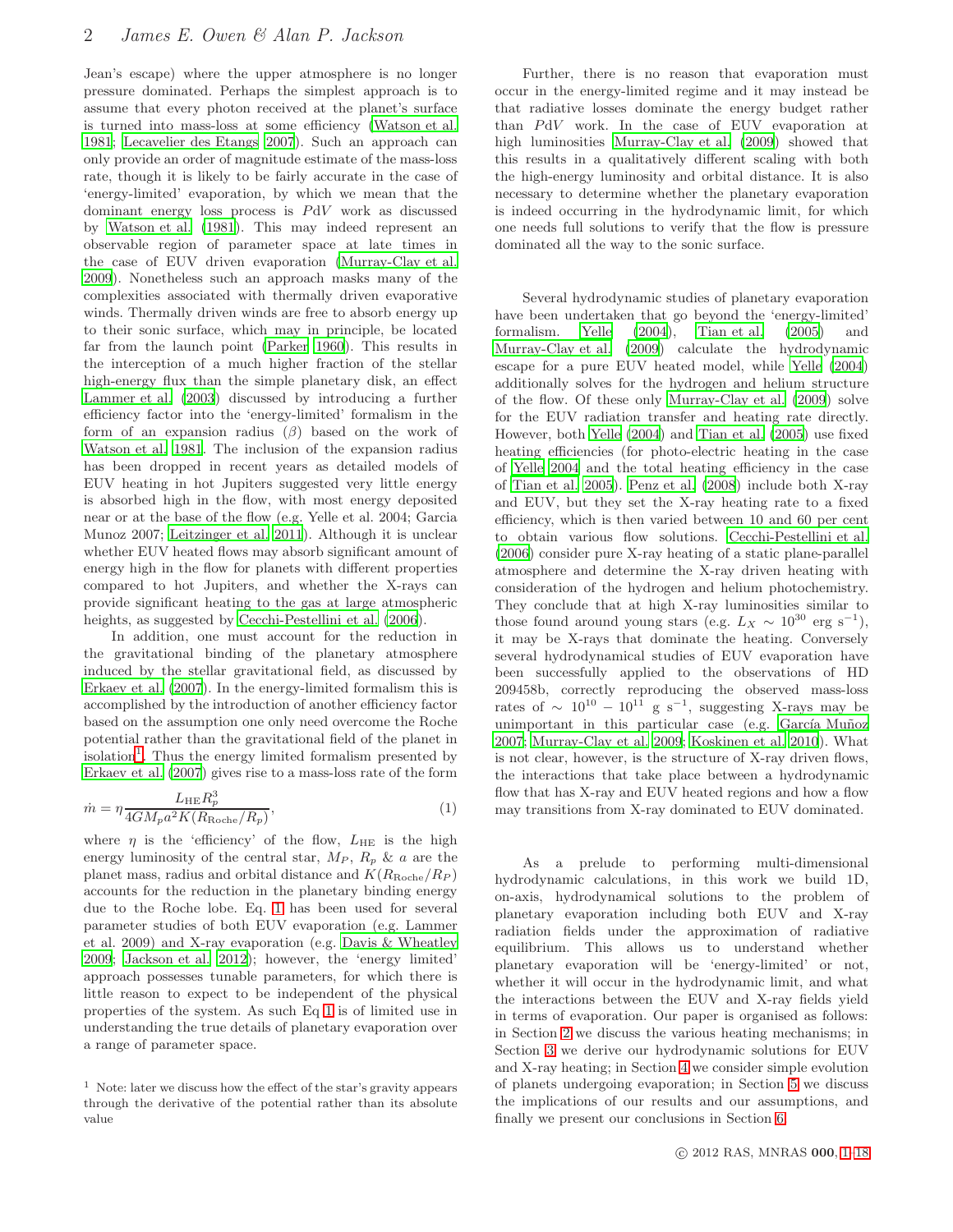<span id="page-2-0"></span>Solar-type stars are known to produce large amounts of high-energy radiation in the form of UV and X-ray photons. These high-energy photons originate in the stellar corona, and at early times may have a luminosity ∼ 10<sup>-3</sup> of the bolometric luminosity (e.g. Güdel 2004). Furthermore, this high-energy radiation falls off with age (e.g. [Jackson et al. 2012](#page-17-12)) in association with stellar spin-down (e.g. [Hempelmann et al. 1995;](#page-17-19) Güdel 2004; [Wright et al. 2011](#page-17-20)). Therefore, the impact the high-energy photons have on the planetary atmosphere will also vary with time.

Young pre-main sequence stars also emit large Far-UV (FUV) fluxes (e.g. [Ingleby et al. 2011\)](#page-17-21), that could be responsible for driving efficient evaporation from disks (e.g. [Gorti et al. 2011](#page-17-22)). However, the main FUV heating mechanism to reach the high temperatures  $\left\langle \right\rangle$ 1000K) necessary for planetary evaporation is photoelectric heating from dust grains (e.g. [Tielens & Hollenbach 1985](#page-17-23); [Gorti & Hollenbach 2004\)](#page-17-24). Due to the high dust-to-gas mass ratios required for efficient FUV heating we will at this stage neglect the influence of FUV radiation, though we note that FUV heating at lower temperatures may have some influence through other heating channels such as  $H_2$ pumping. Thus while it is unlikely that the FUV can be a dominant driving mechanism it may induce slight differences in the pure X-ray/EUV evaporation discussed here.

#### <span id="page-2-3"></span>2.1 X-rays

X-ray photons span a large range in energy  $h\nu \approx 0.1$  – 10 keV, with the 'soft' X-rays ( $h\nu \lesssim 1-2$  keV) responsible for heating in the flux range expected for close-in planets. [Cecchi-Pestellini et al. \(2006](#page-16-1)) considered X-ray heating for a plane-parallel planetary atmosphere with similar fluxes to those found around close-in planets, and concluded that photo-electric heating could heat planetary atmospheres to sufficiently high temperatures to allow evaporation. For observed X-ray luminosities, and gas densities in planetary atmospheres, heating typically occurs to neutral column densities of  $N = 10^{22}$  cm<sup>-2</sup>, with the gas reaching temperatures in the range of a few hundred K to  $\sim 10^4$  K (e.g. [Glassgold et al. 2004](#page-17-25); [Cecchi-Pestellini et al. 2006](#page-16-1); [Ercolano et al. 2009\)](#page-17-26). The dominant heating mechanism is photo-electron generation by the K-shells of metals, with Oxygen and Carbon being the most important. Furthermore, the heating time-scale will always be the quickest time-scale in the problem (simply the thermalisation time-scale of the hot,  $\sim 10^6$  K, photoelectrons).

Cooling in X-ray heated gas can occur through several processes, though for the expected range of temperatures here line cooling will dominate, as X-ray recombination and thermal bremsstrahlung are only important at much higher luminosities. Line cooling is also dominated by metals, and again Carbon and Oxygen are the most important. In radiative equilibrium the temperature of X-ray heated gas can be described as a monotonic function of the ionization parameter -  $\xi = L_X/na^2$  - (e.g [Tarter et al. 1969](#page-17-27); [Igea & Glassgold 1999](#page-17-28); [Owen et al. 2010](#page-17-29)), where  $L_X$  is the X-ray luminosity,  $n$  the number density and  $\alpha$  the distance to the X-ray source. Such temperature-ionization parameter



<span id="page-2-1"></span>Figure 1. Temperature-ionization parameter relation from [Owen et al. \(2010](#page-17-29)).

 $(T = f(\xi))$  relations were calculated in [Owen et al. \(2010\)](#page-17-29) for use in discussion of disk photoevaporation around solar-type stars. Given the similar ionization parameters expected, since the escape temperature from a planetary atmosphere is similar to the escape temperature from the inner disk (1-10 AU) around a solar-type star, we will make use of the temperature-ionization parameter relation of [Owen et al. \(2010\)](#page-17-29) in this work, as shown in Fig. [1.](#page-2-1)

Furthermore, given that the same metals dominate both heating and cooling of the gas we may include a basic metallicity scaling. To do this we make use of the results of [Ercolano & Clarke \(2010](#page-17-30)) for the heating of protoplanetary disks. Interpreting their calculated scaling of the mass-loss rate with metallicity  $(M_w \propto Z^{-0.77})$  within the theoretical framework presented in [Owen et al. \(2012](#page-17-31)), it is easy to show that the ionization parameter scales with metallicity as  $\xi \propto Z^{-0.77}$ . Thus, for the simple evaporation models we are developing in this work, we incorporate metallicity effects using the above scaling.

### <span id="page-2-2"></span>2.2 Extreme-UV

Extreme-UV (EUV) photons have sufficient energy to directly ionize hydrogen atoms  $(h\nu \geq 13.6 \text{ eV})$ , resulting in fully ionized gas at  $\sim 10^4$  K. In radiative equilibrium the the ionized gas readily produces further EUV photons by recombination, so the gas thermostats to  $10^4$  K, even in the presence of mild heating/cooling from other radiation (e.g. X-rays), thus we use an isothermal equation of state for EUV heated gas. The extent of the EUV heated region can then be found by balancing recombination with ionization.

[Murray-Clay et al. \(2009\)](#page-17-6) determined that at low EUV luminosities typical of stars with Gyr ages, radiative cooling is no longer the dominant cooling mechanism in an evaporative flow, and instead cooling through PdV work dominates (as much as 80% of the energy went into PdV work). At this stage we are interested at looking at times when EUV evaporation can contribute significantly to the mass-loss from the planet, which will happen at early times when the EUV luminosity is high enough to be in radiative equilibrium. However, we do take into account this 'energy-limited' EUV evaporation when we consider the evolution of example planets in Section [4.](#page-11-0)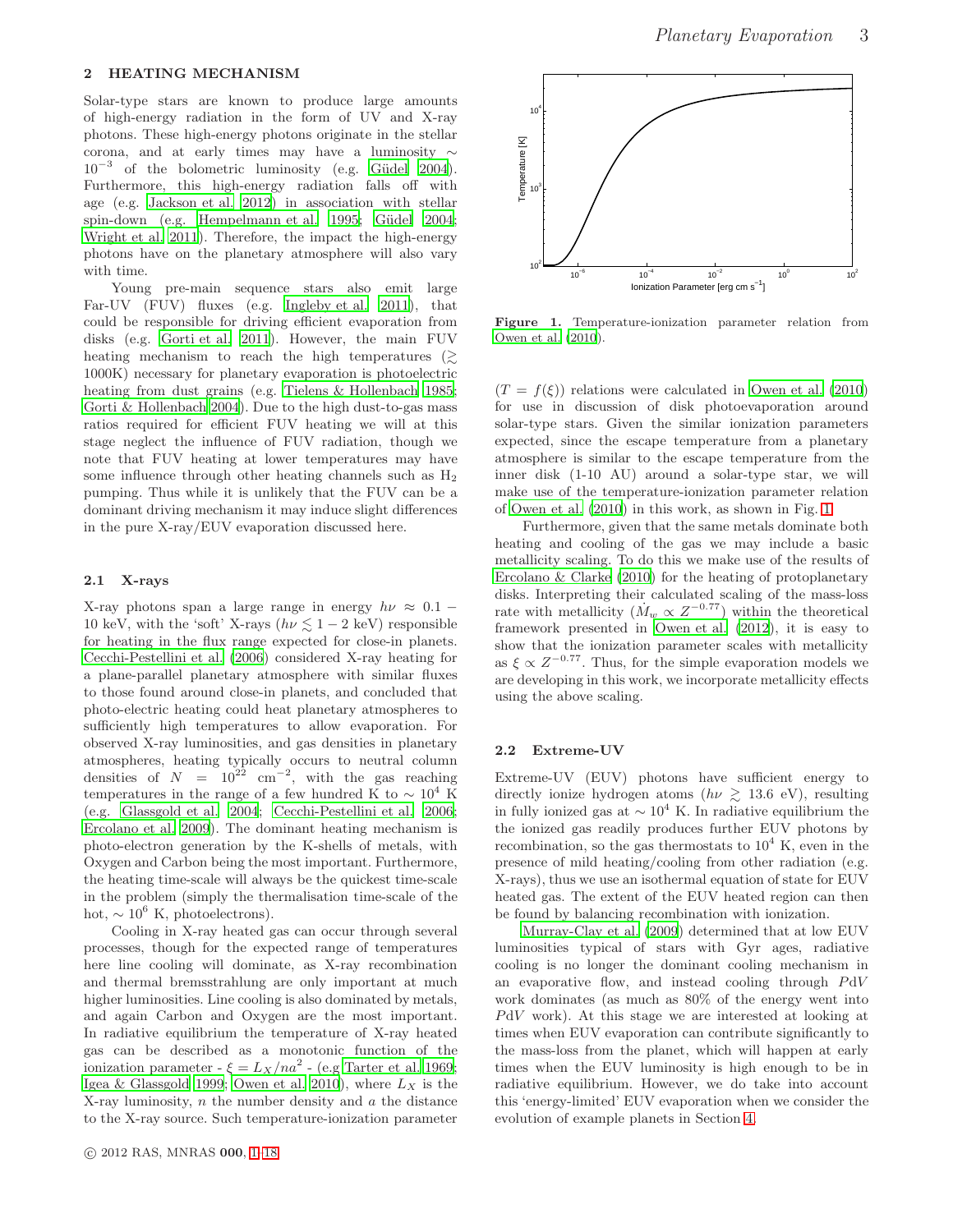# <span id="page-3-0"></span>3 BASIC HYDRODYNAMICS

In this section we discuss the basics of an evaporative hydrodynamic wind from a planet. To do this we solve the steady-state hydrodynamic problem along a streamline connecting planet and star in a frame co-rotating with the planet using similar model setups to previous hydrodynamic models (e.g. [Tian et al. 2005](#page-17-14); [Penz et al.](#page-17-15) [2008](#page-17-15); [Murray-Clay et al. 2009](#page-17-6)), although we do not assume a fixed heating efficiency for the X-rays are rather calculated the gas temperature directly. As in [Murray-Clay et al.](#page-17-6) [\(2009\)](#page-17-6) we neglect the Coriolis force, which can be considered as small in the trans-sonic region of the flow as  $|\Omega| |u| \ll$ gravity/pressure. Therefore, the governing equations are the steady-state continuity and momentum equations

<span id="page-3-3"></span>
$$
\frac{\partial}{\partial r} \left( \rho u r^2 \right) = 0, \tag{2}
$$

$$
u\frac{\partial u}{\partial r} = -\frac{1}{\rho}\frac{\partial P}{\partial r} - \frac{\partial \Psi_{\text{eff}}}{\partial r},\tag{3}
$$

where r is the distance from the centre of the planet,  $\rho$  is the density of the flow,  $u$  is the flow velocity,  $P$  is the pressure and  $\Psi_{\text{eff}}$  is the effective (Roche) potential in the co-rotating frame, given by

$$
\Psi_{\text{eff}} = -\frac{GM_p}{r} - \frac{GM_*}{|a-r|} \n- \frac{1}{2} \frac{G(M_p + M_*)}{a^3} \left[ a \left( \frac{M_*}{M_* + M_p} \right) - r \right]^2.
$$
\n(4)

We adopt radiative equilibrium, which holds in the limit of large fluxes (most of the received energy is emitted as cooling radiation rather than lost to PdV work), an assumption we will justify in detail in Section [5.2.](#page-14-0) In a region that is exposed to both EUV and X-ray radiation, we adopt an isothermal equation of state as discussed in Section [2.2,](#page-2-2) given by

$$
P_{\rm EUV} = \rho c_{\rm EUV}^2,\tag{5}
$$

where  $c_{\text{EUV}}$  is the isothermal sound speed in  $\sim 10^4 K$  gas, for which we adopt a value of 10 km s<sup>-1</sup>. In gas that is only exposed to X-rays, we adopt a temperature-ionization parameter relation,  $T = f(\xi)$ , where f is a monotonic function taken from the previous X-ray calculations of Owen et al.  $(2010, 2011)$  $(2010, 2011)$  $(2010, 2011)$ , as disused in Section  $2.1<sup>2</sup>$  $2.1<sup>2</sup>$ .

The transition from an EUV to X-ray heated wind will occur at an ionization front located at a distance  $r = R_{IF}$  from the planet. Such a flow is qualitatively similar to those described by [Johnstone et al. \(1998](#page-17-33)) for the photoevaporation of disks illuminated by external UV radiation, where in [Johnstone et al. \(1998\)](#page-17-33) an ionization front separates an EUV heated flow from an FUV heated flow. The location of the ionization front relative to the sonic point is crucial in determining which heating mechanism sets the mass-loss rate (e.g. [Johnstone et al.](#page-17-33) [1998](#page-17-33); [Hollenbach et al. 2000](#page-17-34); [Owen et al. 2010](#page-17-29)), since the flow above the sonic point is causally disconnected from that below it. Therefore, in a similar manner to the FUV or EUV dominated photoevaporation of [Johnstone et al. \(1998\)](#page-17-33), we can identify two separate cases of planetary evaporation: X-ray dominated, where the sonic transition occurs in the X-ray heated flow, and EUV dominated, where the ionization front occurs before any sonic transition in the X-ray heated region of the flow. In the latter case a partially neutral, sub-sonic, X-ray flow, passes through an ionization front into an ionized, transonic, EUV flow. These two cases are illustrated schematically in Fig. [2,](#page-4-0) where the left hand panel shows X-ray driven evaporation and the right hand panel EUV driven evaporation, where the EUV heated region is always closer to the central star as the X-rays have a much lower absorption cross-section.

Here, we are only interested in mass-loss rates, which do not depend on the structure of the flow beyond the sonic point, so we do not solve for the EUV/X-ray transition in the supersonic region of an X-ray dominated flow. In reality the X-ray wind may shock and form another sub-sonic X-ray flow, which then passes through an ionization front into a supersonic EUV heated flow, or it may just supersonically pass through a rarefaction ionization front directly into a supersonic EUV heated flow. The exact configuration (shock or no shock) will be determined by the Mach number upstream of the ionization front [\(Spitzer 1978](#page-17-35)). In an EUV dominated flow, however, we do solve for the EUV/X-ray transition, as the X-ray heated flow will be entirely sub-sonic, and the associated possible sonic point will be in the EUV heated region, determined by the escape temperature at the ionization front. The position of the ionization front is set by balancing recombination and ionization at the ionization front with the mass-flux  $(m_X)$  passing through the ionization front. That is

<span id="page-3-2"></span>
$$
\frac{\Phi_*}{4\pi a^2} = A \frac{\alpha_r}{16\pi^2} \left(\frac{\dot{m}_X}{\mu c_{\text{EUV}}}\right)^2 R_{\text{IF}}^{-3},\tag{6}
$$

where  $\Phi_*$  is the luminosity of EUV photons (photons per second),  $\alpha_r = 2.6 \times 10^{-13}$  cm<sup>3</sup> s<sup>-1</sup> is the recombination coefficient for hydrogen at  $10^4$  K,  $\mu$  is the mean particle weight, and A is an order unity geometry factor that takes into account how steeply the density falls off in the ionized portion of the flow, with typically  $A \approx 1/3$  (e.g [Johnstone et al. 1998](#page-17-33)). Therefore, since Eq. [6](#page-3-2) gives  $R_{\text{IF}} \propto$  $\dot{m}_X^{2/3}$ , there is a critical  $\dot{m}_X$  at which the ionization front occurs at the same radius as the X-ray sonic surface ( $R_{\text{IF}} =$  $R_s$ ). At an  $\dot{m}_X$  below this critical value the flow will be EUV dominated, as the X-ray portion of the flow is entirely sub-sonic, whereas at an  $\dot{m}_X$  above this critical value the flow will be X-ray dominated, as the sonic point occurs before  $R_{IF}$ . As we shall show in Section [3.1,](#page-4-1) the sonic surface for an X-ray dominated flow typically occurs within a few planetary radii of the planet, so if we characterise  $R_s$  by  $R_s = \beta R_p$ , then  $\beta$  is of order unity. Putting astrophysical numbers in Eq. [6](#page-3-2) we can determine the EUV luminosity necessary for the ionization front to occur before any sonic transition in the X-ray flow, and thus for which the flow will become EUV dominated as

$$
\Phi_* \geq 10^{40} \, \mathrm{s}^{-1} \left( \frac{a}{0.1 \, \mathrm{AU}} \right)^2 \left( \frac{\dot{m} \, \mathrm{x}}{10^{12} \, \mathrm{g} \, \mathrm{s}^{-1}} \right)^2 \left( \frac{A}{1/3} \right) \\
\times \left( \frac{\beta}{1.5} \right) \left( \frac{R_p}{10 R_{\oplus}} \right)^{-3} . \tag{7}
$$

Given these values we can expect that there will be regions of parameter space corresponding to either EUV driven flows or X-ray driven flows as both can occur under sensible

<span id="page-3-1"></span><sup>2</sup> We note that this function is empirical and simply use the label  $\boldsymbol{f}$  to denote it in this work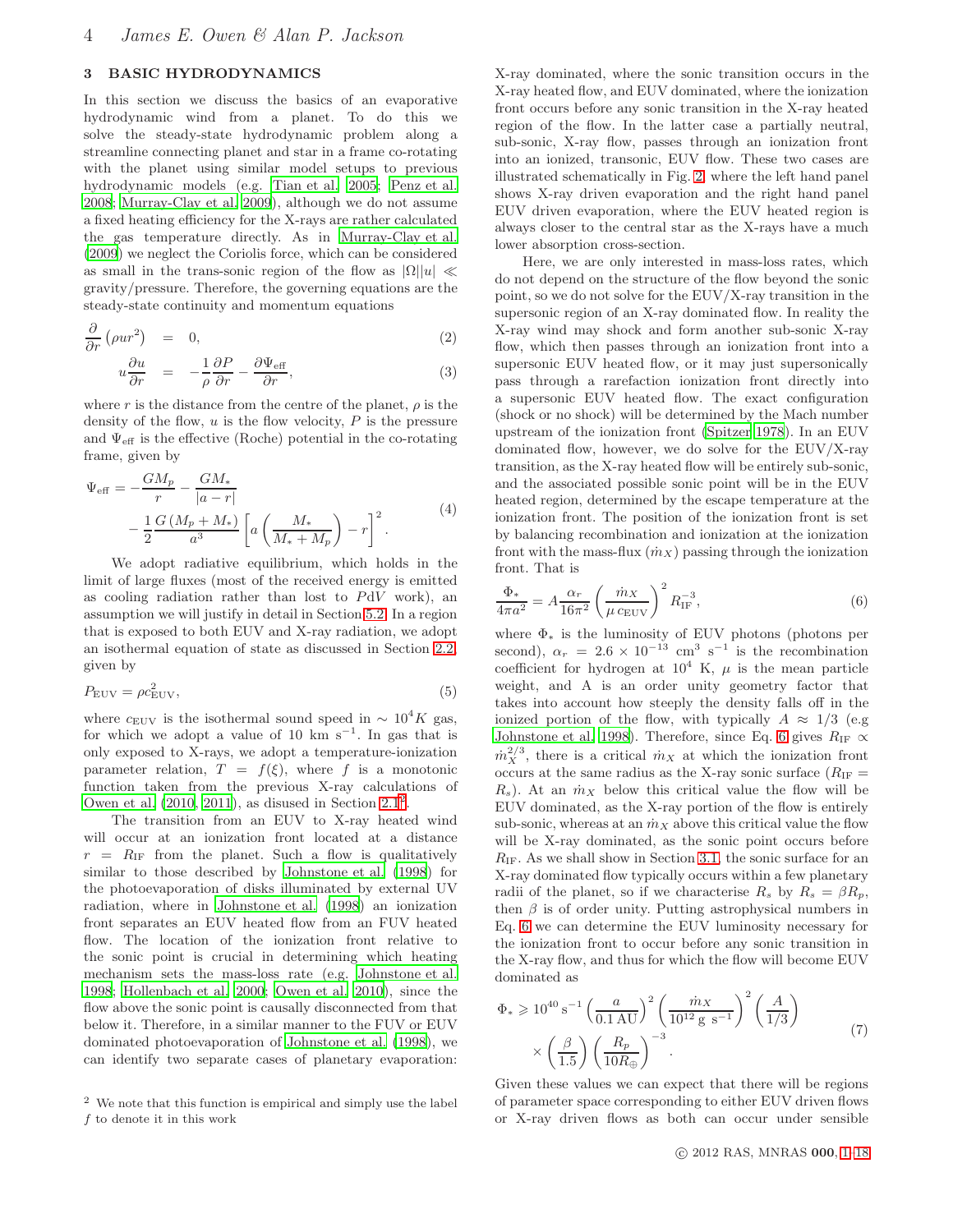$r = R_p$ Ionization Front Sonic Point Possible Shock X-ray <u>EUV</u> X-ray Flow (a) X-ray driven evaporation  $r = R_p$ Possible<br>Sonic Point Ionization Front X-ray **EUV** X-ray Flow (b) EUV driven evaporation

<span id="page-4-0"></span>Figure 2. Flow topologies for the X-ray driven and EUV driven evaporation cases. In the case of X-ray driven evaporation the X-ray heated flow passes through a sonic surface, then possibly shocks before passing through the ionization front and becoming EUV heated. In the case of EUV driven evaporation a sub-sonic X-ray flow passes through the ionization front, the EUV heated flow then is either supersonic or proceeds to pass through an EUV heated sonic point. See text for a discussion of whether the shock exists in the case of X-ray driven evaporation, and whether the sonic point exists in the case of EUV driven evaporation.

physical conditions. As we shall show later  $\dot{m}_X \propto L_X/a^2$ and will scale with planet radius steeper than  $R_p^{3/2}$ , thus we can expect EUV dominated evaporation to occur for small planets, low X-ray luminosities and at large distances from the central star.

## <span id="page-4-1"></span>3.1 X-ray driven

If we assume the sonic point occurs before the ionization front, then we can proceed in calculating the transonic flow solution. As mentioned above, at this stage we are purely interested in obtaining mass-loss rates, so we ignore any interactions with the EUV in the super-sonic portions of the flow (we are essentially setting  $\Phi_* = 0$  in this sub-section). By making use of the fact  $\xi = L_X \mu / \rho a^2$ , and given a is fixed for planets in approximately circular orbits, we see immediately that temperature is purely a function of density, or more precisely the flow is barotropic<sup>[3](#page-4-2)</sup>.

#### 3.1.1 Basic Structure

Before using the realistic temperature-ionization parameter function calculated by [Owen et al. \(2010](#page-17-29)), it is instructive to first set  $f(\xi) \propto \xi^{\alpha}$  in order to analyse the basic properties of an X-ray driven flow. Using Eq. [2](#page-3-3) and the ideal gas equation we can re-write Eq. [3](#page-3-3) in the form

$$
\begin{aligned} \left[u^2 - (1 - \alpha) c_X^2\right] \frac{\partial \log u}{\partial r} \\ &= (1 - \alpha) c_X^2 \left[\frac{2}{r} - \frac{1}{(1 - \alpha) c_X^2} \frac{\partial \Psi_{\text{eff}}}{\partial r}\right], \end{aligned} \tag{8}
$$

where we define  $c_X^2$  as an isothermal sound speed for a gas temperature  $T$ . Eq. [8](#page-4-3) indicates that we can only obtain accelerating solutions  $(\partial u/\partial r > 0)$  if  $\alpha < 1$ . This is trivial to understand, as one is unable to obtain a negative pressure gradient in an outflow if  $\alpha \geq 1$  ( $\partial \log P / \partial \log \rho < 0$ ). For  $\alpha$  < 1, Eq. [8](#page-4-3) possesses a critical point at  $u = \sqrt{1 - \alpha} c_X$ ,

<span id="page-4-2"></span><sup>3</sup> The gas behaves as if it has a ratio of specific heats,  $\gamma = 1 - \frac{d \log f}{d \log \xi}.$ 

<span id="page-4-6"></span>which can be identified as the sonic point, such that to obtain a sub-sonic to super-sonic transition one requires that

<span id="page-4-4"></span>
$$
c_X^2 = \frac{1}{1 - \alpha} \frac{R_s}{2} \left. \frac{\partial \Psi_{\text{eff}}}{\partial r} \right|_{r = R_s} . \tag{9}
$$

Such a condition has a very important effect - it fixes the temperature, and hence density, at the sonic surface. In essence, since  $\rho$  and  $u$  are specified at this fixed radius, the mass-flux is also fixed here.

Eq. [9](#page-4-4) also indicates that there is a maximum radius at which the sonic surface may occur, as one requires  $\partial \Psi_{\text{eff}}/\partial r > 0$ . The Roche-radius thus ultimately represents the maximum radius for a thermally driven outflow. Obviously planets with radii greater than the Roche-radius will be undergoing dynamical Roche-lobe overflow (e.g. [Jaritz et al. 2005](#page-17-36)), rather than wind driven mass-loss. Furthermore, we can now calculate the entire flow solution by making use of the fact the Bernoulli function is conserved along a streamline in a barotropic flow (so numerical integrations of the fluid equations are not required). Solving for the stream-function of a streamline connecting the planet and star we find

<span id="page-4-5"></span>
$$
\frac{u^2}{2} - \frac{1}{\alpha} \frac{R_s}{2} \frac{\partial \Psi_{\text{eff}}}{\partial r} \bigg|_{r=R_s} \left(\frac{\rho}{\rho_s}\right)^{-\alpha} + \Psi_{\text{eff}}(r)
$$
\n
$$
= \left(\frac{1}{2} - \frac{1}{\alpha}\right) \frac{R_s}{2} \frac{\partial \Psi_{\text{eff}}}{\partial r} \bigg|_{r=R_s} + \Psi_{\text{eff}}(R_s), \tag{10}
$$

<span id="page-4-3"></span>where the RHS of Eq. [10](#page-4-5) has been evaluated at the sonic surface. Eq. [10](#page-4-5) specifies a *family* of flow solutions which depend on the chosen location of the sonic-surface,  $R_s$ . In reality the chosen flow solution, and hence chosen  $R_s$ , is set by dynamical balance in the upper atmosphere of the planet, and where the atmosphere transitions from being X-ray heated to heated by the star's bolometric luminosity (which we identify as the planetary radius,  $R_p$ ). In Fig. [3](#page-5-0) we show density, velocity, pressure and column density profiles for the solution to this simple problem, varying the planetary density, mass, and the index  $\alpha$ . From this we can see that lower values of  $\alpha$  result in broader profiles, as do lower planetary masses and densities.

One of the important features of flows with an effective ratio of heat capacities  $\lt 1$  is the steep gradients in the very sub-sonic portions of the flow, close to the planet. In these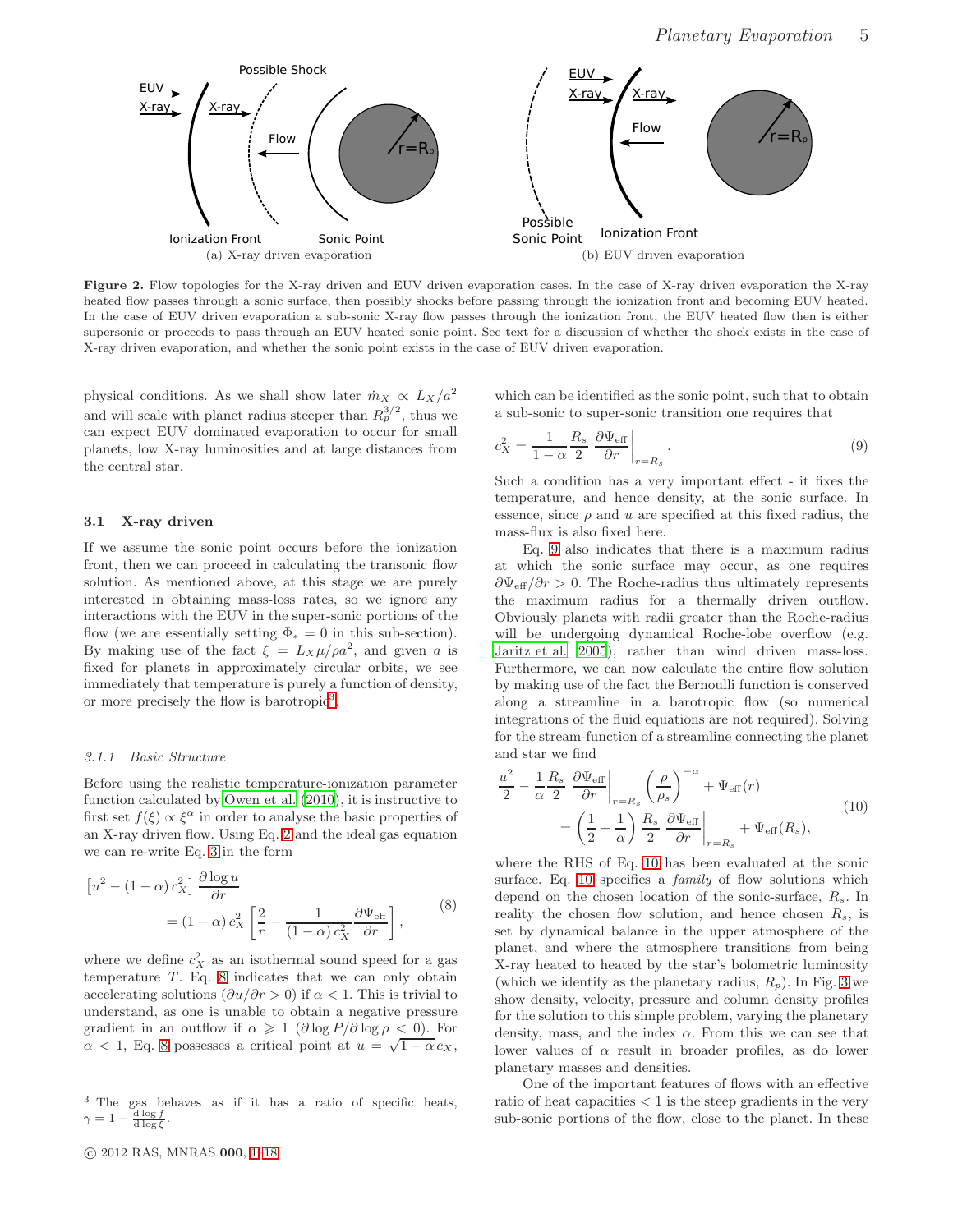

<span id="page-5-0"></span>Figure 3. Density, velocity, pressure and column density profiles for solutions to the X-ray evaporation problem, for various values of the temperature ionization-parameter slope ( $\alpha=0.2$ , 0.4, 0.6 & 0.8). All profiles are scaled to their value at the sonic surface. The solid line indicates the sub-sonic portion of the flow while the dashed line shows the super-sonic portion. The first column shows the solutions for a Jupiter mass planet with density 0.5 g cm<sup>-3</sup>, the second column a Jupiter mass planet with density 1 g cm<sup>-3</sup>, and the final column a Neptune mass planet with density  $0.5 \text{ g cm}^{-3}$ .

very sub-sonic regions we can solve for the density structure by neglecting the kinetic energy term in the flow (first term on the LHS of Eq. [10\)](#page-4-5), and assuming the effective potential is given by  $\Phi = -GM_p/r$ . Solving for the density structure in the sub-sonic flow in this way we obtain

$$
\left(\frac{\rho}{\rho_s}\right) = \left[1 + \frac{3}{2}\alpha - 2\alpha \left(\frac{R_s}{R}\right)\right]^{-1/\alpha}.\tag{11}
$$

The pressure scale height of this atmosphere can be compared to the scale height of a typical underlying bolometrically heated planetary atmosphere. Expanding about  $R_p$  it is easy to show

$$
\frac{\partial \log P}{\partial \log r} \sim -(r - R_p)^{-1}.\tag{12}
$$

<span id="page-5-1"></span>Since this diverges as one approaches  $R_p$ , it will always tend to a value considerably steeper than the typical scale height of the planetary atmosphere  $(\gtrsim 100 \text{km})$ . This implies that while the position of the sonic surface will be sensitive to the planetary radius, the flow solution will be highly insensitive to the structure of the planetary atmosphere below. For a given change in the penetration depth of the flow (e.g. due to a change in the planet's atmospheric structure, or the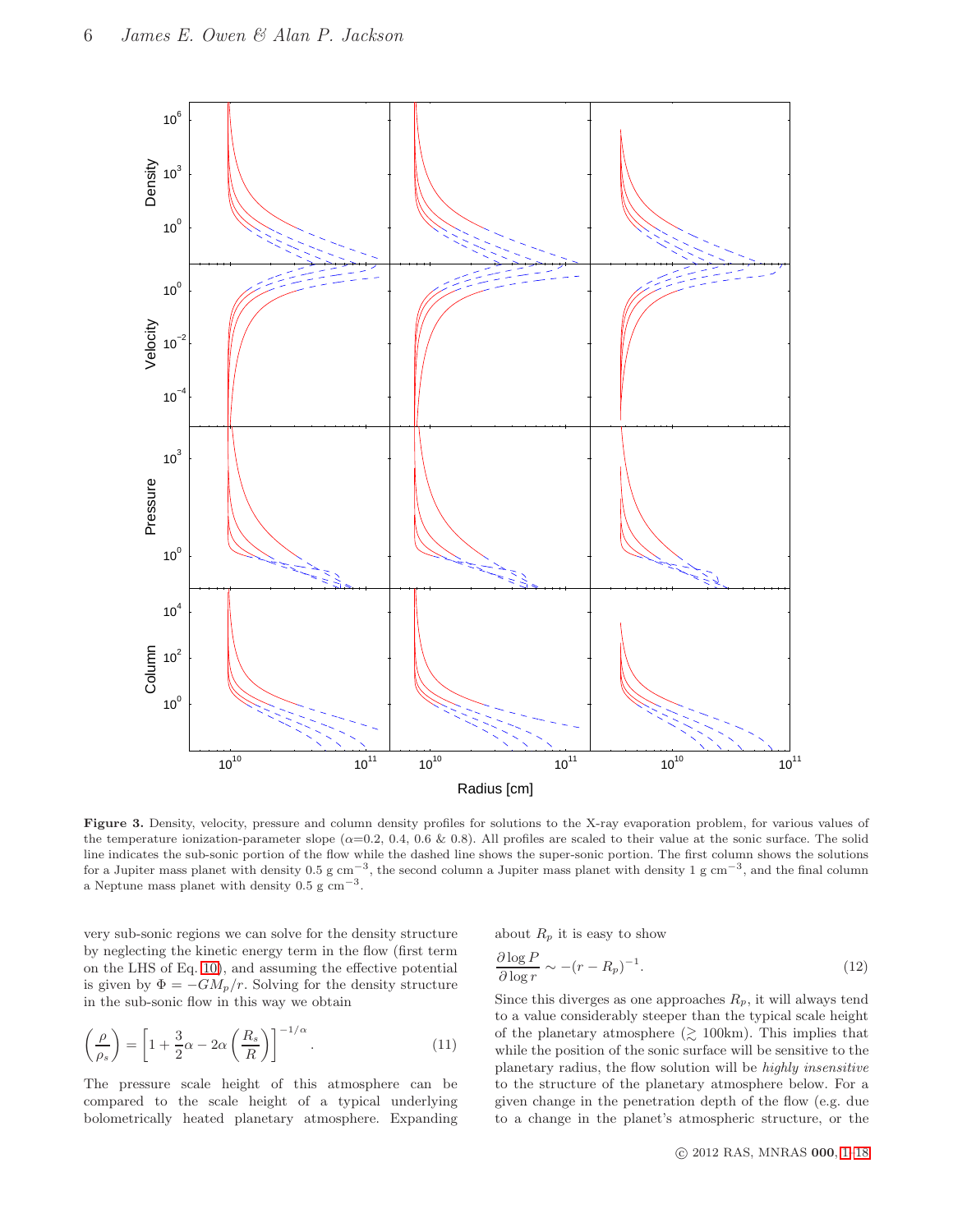X-ray luminosity)  $\Delta P_{flow} \gg \Delta P_{atm}$ , so a large change in the structure of the planetary atmosphere causes a very small change in resultant flow solution. Thus, the evaporation rates are sensitive to the intrinsic properties of planetary mass and radius, but very insensitive to the atmospheric structure at  $R_p$ . As such, though the material composition of the atmosphere may be important through metallicity effects in the flow, we can neglect any details of the structure of the planetary atmosphere below the flow.

With this in mind, and taking  $R_p$  to be the point at which density diverges towards infinity, we can estimate  $R_s/R_p$  in terms of  $\alpha$ . Setting  $\rho \to \infty$  in Eq. [11](#page-5-1) we find

<span id="page-6-0"></span>
$$
R_s = \left(\frac{3}{4} + \frac{1}{2\alpha}\right) R_p. \tag{13}
$$

Thus we see that unless  $\alpha \ll 1$  the sonic surface generally occurs within a few planetary radii, and that X-ray heating cannot support flows with sonic surfaces at very large distances from the planet surface, unless the flow is close to isothermal. This is what will ultimately limit the attainable mass-loss rates, and it is unlikely that the planetary wind can have a sonic surface close to the Roche-radius.

#### 3.1.2 Realistic Solutions

The flow solutions discussed above are qualitatively useful in understanding the features of X-ray flow, but should not be taken as accurate, representative, models for the evaporation of planetary atmospheres. In order to calculate more representative solutions, we need to use a realistic temperature-ionization parameter relation to calculate the flow solutions, as discussed above. In Appendix A we show that it is possible to obtain a family of transcendental solutions for the ionization parameter in the flow for different choices of the sonic point, using the same techniques used to obtain Eq. [10.](#page-4-5)

To determine the position of the sonic surface for a given planetary radius we can take advantage of the insensitivity of the flow solutions to the details of the underlying (non-X-ray heated) atmosphere, and instead choose a sonic radius and solve for the planetary radius as the location where the pressure in the X-ray flow diverges (as in Eq. [13\)](#page-6-0). The correct solution, and sonic surface position, is thus that which reproduces the desired planetary radius. The accuracy of this method has been tested against more detailed (and computationally expensive) calculations that directly account for dynamical balance in the upper atmosphere of the planet. We find that the error in the sonic radius position, and mass-loss rate, is small  $(< 1\%)$  over large, order of magnitude changes in both temperature and planetary density, covering a range of parameter space larger than expected for exoplanets. In addition we find that the sonic surface always occurs within optically thin, X-ray heated, gas  $(N(R<sub>s</sub>) < 10<sup>22</sup>$  cm<sup>-2</sup>), validating the ionization parameter method.

Examples of such solutions are shown in Figure [4](#page-7-0) for two planetary radii ( $\approx 1.3 \& 3.5 \times 10^{10}$  cm/ 19.8 & 55  $R_{\oplus}$ ) for a 1 Jupiter mass planet at a separation of 0.1 AU from a solar mass star with  $L_X = 10^{30} \text{ erg s}^{-1}$ , although all flow solutions show very similar features. We again note the steep gradients close to the planet surface, and the sonic point occurs at



<span id="page-6-1"></span>Figure 5. Mass-loss rates for planets with solar metallicity, located at 0.1 AU around a solar mass star with  $L_X$  =  $10^{30}$  erg s<sup>-1</sup>. The thick solid line shows the maximum radius at which a flow can occur (Roche radius), with the grey shaded region corresponding to dynamical Roche-lobe overflow. The magenta dashed lines are lines of constant average density;  $0.2$ ,  $1$ ,  $5$  g cm<sup>-3</sup> (Jupiter and Earth have densities 1.3 g cm<sup>-3</sup> and 5.5 g cm−3 respectively), and the black dotted lines are 'evaporation lines' for ages of 100 Myr and 1 Gyr. The black squares show a sample of currently observed transiting planets as a guide to the range of masses and radii observed for planets.

only a few planetary radii in both cases, while at large radii the flow is approximately isothermal and shares many properties with Parker's thermal wind [\(Parker 1958](#page-17-37)). Given that the flow solutions are specified uniquely as a function of the ionization parameter,  $\xi$ , along the streamline, and the flows are highly insensitive to the atmospheric structure, we can use similarity arguments to extract exact scaling relations for several of the flow variables. Since  $\xi \propto L_X/\rho$  and solutions with the same  $\xi(r)$  are topologically identical for fixed parameters -  $M_p$ ,  $R_p$ ,  $a \& M_*$  - then  $\xi(r)$  is fixed along the streamlines if  $\rho \propto L_X$ . In the case where the sonic surface occurs far from the Roche radius, which is almost always the case for realistic planetary densities (so the effect of stellar gravity and the centrifugal force is small), flow solutions with the same  $\xi(r)$  profile are topologically identical for fixed parameters  $(M_p, R_p)$ . Therefore, the density in the flow then scales as  $\rho \propto a^{-2}$  in order to yield a fixed  $\xi(r)$  profile along the streamline. Furthermore, we can include a metallicity scaling using the  $\xi \propto Z^{-0.77}$  result mentioned in Section [2.](#page-2-0) Thus we similarly find  $\rho \propto Z^{-0.77}$  in a flow with fixed  $\xi(r)$ . Combining these we find a mass-flux that scales as

<span id="page-6-2"></span>
$$
\dot{m}_X \propto \frac{L_X}{a^2 Z^{0.77}},\tag{14}
$$

provided  $R_p$  is not close to the Roche radius, however, exact scaling relations do not exist for  $R_p$  and  $M_p$  and these must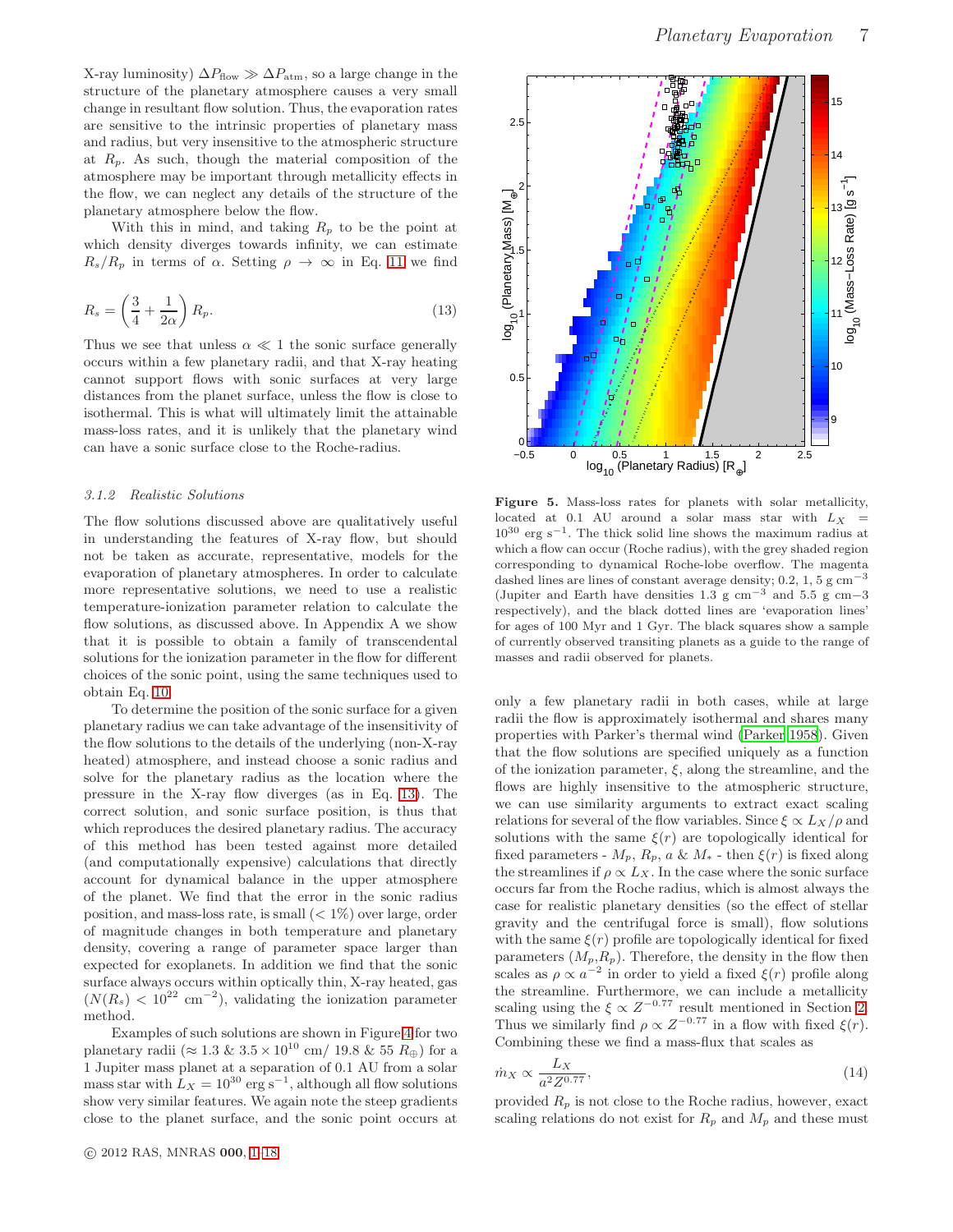

<span id="page-7-0"></span>Figure 4. Profiles of the flow structure for an X-ray heated flow using the realistic temperature-ionization parameter relation, for two planetary radii of ∼ 19.8 & ~ 55 R<sub>⊕</sub> (≈ 1.3 & 3.5 × 10<sup>10</sup> cm) for a Jupiter mass planet at 0.1 AU around a solar mass star with  $L_X = 1 \times 10^{30}$  erg s<sup>-1</sup>. The solid line shows the sub-sonic part of the flow, while the dashed line shows the super-sonic portion. We note all flow structures are similar to those shown here.

be calculated numerically. It is worth pointing out that our definition of 'close' to the Roche-radius is somewhat different to what is meant in previous energy-limited calculations (e.g. [Erkaev et al. 2007](#page-17-10)), as the hydrodynamic solution actually depends on the gradient of the effective potential (Eq. A2) rather than its absolute value. So by 'close' we mean  $R_{\text{roche}}$  –  $R_s \leq 0.1R_p$ , which, given  $R_s$  is similar to  $R_p$  and most planets do not have radii that fill their Roche-lobes, means Roche-lobe effects to the scalings of these hydrodynamic solutions will only matter in the most extreme cases.

Importantly, as mentioned above, we must also check that our flow solutions are in the fluid limit. Physically we require that the exospheric radius (where the fluid is no longer pressure dominated) is at a radius greater than the sonic radius, since anything that happens after the sonic point is not in causal contact with the sub-sonic portion of the flow and cannot affect it. To do this we compare the pressure scale height  $\ell = \partial r / \partial \log P$  up to the sonic surface with the collisional mean free path of the gas particles given by  $\lambda = 1/n\sigma$ . If  $\ell/\lambda > 1$  up to the sonic surface then the flow will be in the fluid limit, whereas if  $\ell/\lambda < 1$  then the calculated fluid solution is not appropriate and mass-loss is likely to occur from a ballistic type escape mechanism (e.g. [Volkov et al. 2011\)](#page-17-38).

In Fig. [5](#page-6-1) we show a slice through the  $M_P$  and  $R_p$ plane, showing the mass-loss rates as a colour map. The thick solid line indicates the Roche radius, the maximum radius at which a flow can occur, with any planet beyond this in the grey shaded region undergoing dynamical Roche-lobe overflow. One consequence of  $R_s$  being slightly larger than  $R_p$  is that there is a range of planetary radii close to the Roche-radius where no transonic solutions exist (white-space between the colour map and thick black line), as any sonic surface would have to occur outside the Roche-radius, which as discussed above is unphysical. In reality we hypothesise that a planet in this region may drive a purely sub-sonic wind to the Roche-radius and undergo a thermally driven Roche-lobe overflow in this way. It is however important to realise that this range of parameter space is extremely small. The white region at the left of the figure indicates the region where hydrodynamic flow solutions do not exist and instead mass-loss may occur via a ballistic type mechanism. This figure clearly indicates that the most interesting regime for planetary evaporation is the Neptune/super-Earth regime, and that in some cases planets of Jupiter mass and above may not experience hydrodynamic evaporation at a separation of 0.1 AU.

We also show two 'evaporation lines' in Fig. [5](#page-6-1) at times of 100 Myr and 1 Gyr for which we set  $\dot{m}_X t = M_p$ . A planet close to these lines can thus be expected to have lost a substantial fraction of its mass in 100 Myr or 1 Gyr respectively. As a guide we show a sample of close-in planets from taken the Exoplanets Encyclopedia<sup>[4](#page-7-1)</sup> on 13 September 2011 (see [Jackson et al. 2012](#page-17-12) for a more detailed description of this sample). It is important to note though that we have not accounted for the true orbital distances of the planets here, they are intended purely as a guide for the range of masses observed (see Section [4](#page-11-0) where we also take into account the separations).

Including all the effects described above we can calculate flow solutions for a range of input parameters and we show the variation of the resultant mass-loss rates in Fig. [6,](#page-8-0) where we plot colour maps in the  $R_p - M_p$  plane for various values of  $a, L_X, M_*,$  and Z. Fig. [6](#page-8-0) shows that, as expected, planets of larger radius for the same mass have larger photo-evaporation rates, with the largest values occurring for planetary radii just inside the Roche-radius. Furthermore, at higher X-ray luminosity and smaller separations the hydrodynamic limit of evaporation extends to smaller planetary radii. In addition, as in Fig. [5,](#page-6-1) we see that while Jupiter mass planets may undergo evaporation for a small range of parameter space, Neptune and super-Earth type planets with sensible densities can experience a reasonable level of hydrodynamic evaporation during their lifetimes.

We can compare our results here to the previous energy-limited evaporation models summarised by Eq. [1,](#page-1-1) and find that Eq. [1](#page-1-1) performs poorly in reproducing our results unless the energy efficiency  $(\eta)$  and expansion radius  $(\beta)$  are allowed to vary by large amounts (in some cases orders of magnitude). Additionally, as we discuss in Section [5](#page-13-0) we find that X-ray evaporation is not actually occurring in the energy-limited regime. Thus, while the mass-loss in the X-ray driven regime does have the same scaling with X-ray luminosity and separation (Eq. [14\)](#page-6-2), we find that Eq [1](#page-1-1) is of limited use for X-ray driven evaporation, particularly when considering wide ranges in planetary mass and radius.

<span id="page-7-1"></span><sup>4</sup> www.exoplanet.eu, see also [Schneider et al. \(2011](#page-17-39))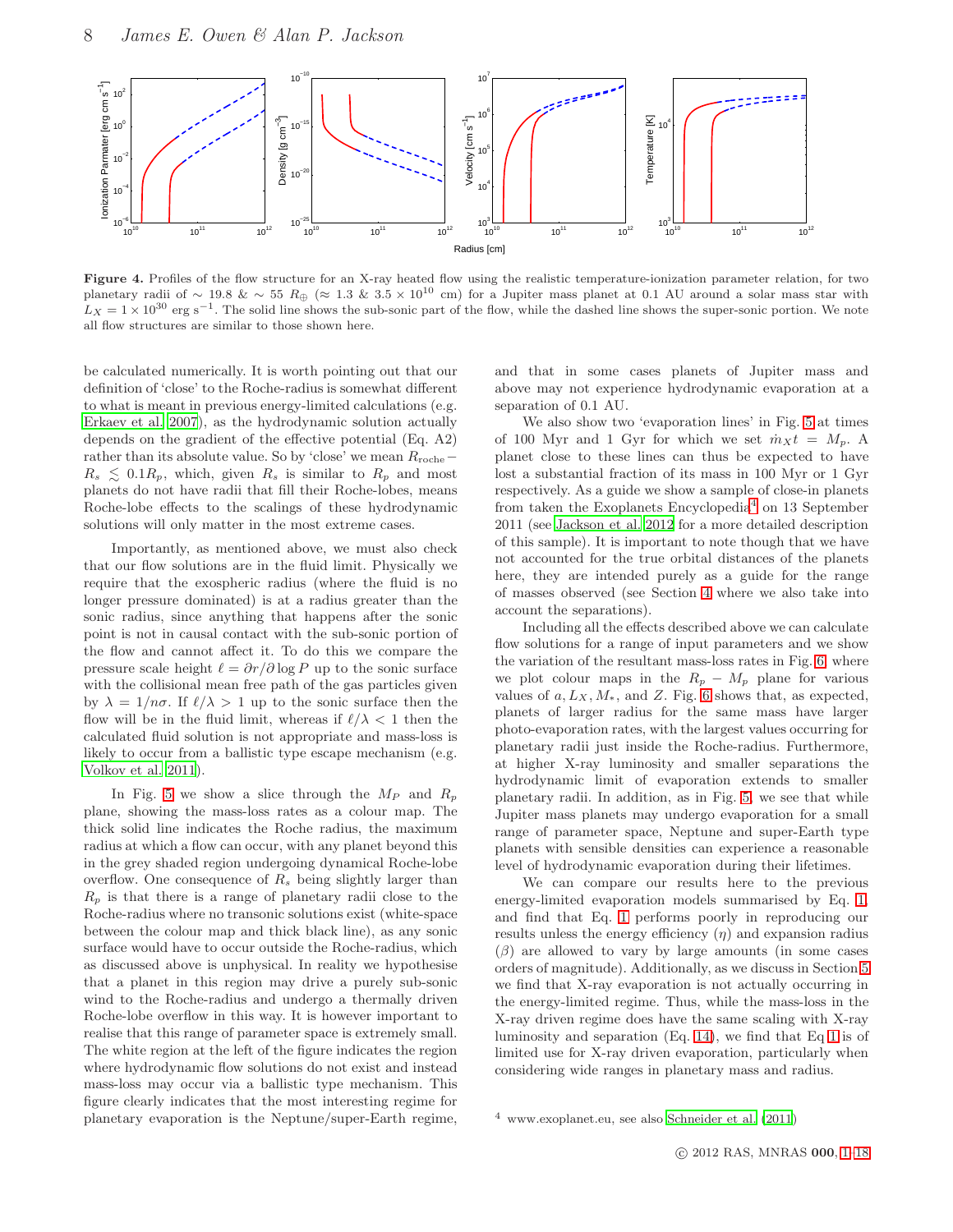

<span id="page-8-0"></span>Figure 6. Mass-loss rates in the  $M_P$ - $R_P$  plane, varying the input parameters  $L_X$ , a,  $M_*$ , and Z. In each panel all parameters except the one indicated is held fixed at  $L_X = 10^{30}$  erg s<sup>-1</sup>,  $a = 0.1$  AU,  $M_* = 1 M_{\odot}$  and/or  $Z = 1 Z_{\odot}$ . As in Fig. [5](#page-6-1) the thick solid line indicates the Roche radius, while the dashed line indicates a mean planetary density of  $1 \text{ g cm}^{-3}$ .

# 3.2 EUV driven

In the case of EUV driven evaporation, the ionization front is below the X-ray sonic surface and thus any X-ray flow is sub-sonic. As discussed previously EUV driven evaporation can exist in two limits where ionization is balanced by either gas advection ('energy-limited') or recombination ('recombination-limited'). At high fluxes, similar to the values during the star's early evolution, EUV evaporation can be considered to be recombination-limited [\(Murray-Clay et al. 2009\)](#page-17-6). In order to assess the impact of evaporation on the planet mass, at this early stage we are concerned with the high luminosity phase of the stellar evolution and consider EUV driven evaporation to be in the recombination-limited regime. In this case the ionization front is set by balancing ionization against recombination.

An ionization front can be of two types; when the speed on the neutral side  $v_{\text{in}} > 2c_{\text{EUV}}$  the ionization front is a rarefied (R-type) front, whereas when  $v_{\text{in}}$  <  $c_X/2(c_X/c_{\text{EUV}})$  the ionization front is a detached (D-type) front (Spitzer 1978). In most cases  $c_{\text{EUV}} \gg c_X$ , so the ionization front will be D-type and there will be a density jump across the ionization front with a maximum input speed  $v_{\rm in,max} = c_X/2(c_X/c_{\rm EUV})$ . As such the neutral X-ray flow will be highly sub-sonic and the density structure will be approximately described by the hydrostatic structure.

As described in Section [3.1,](#page-4-1) such a hydrostatic structure will be very steep near the planet surface. As such we cannot assume that the sub-sonic flow occurs over of order one scale height or use a total column argument to determine its width as in [Johnstone et al. 1998](#page-17-33). Furthermore, the speed on the ionized side of the ionization front will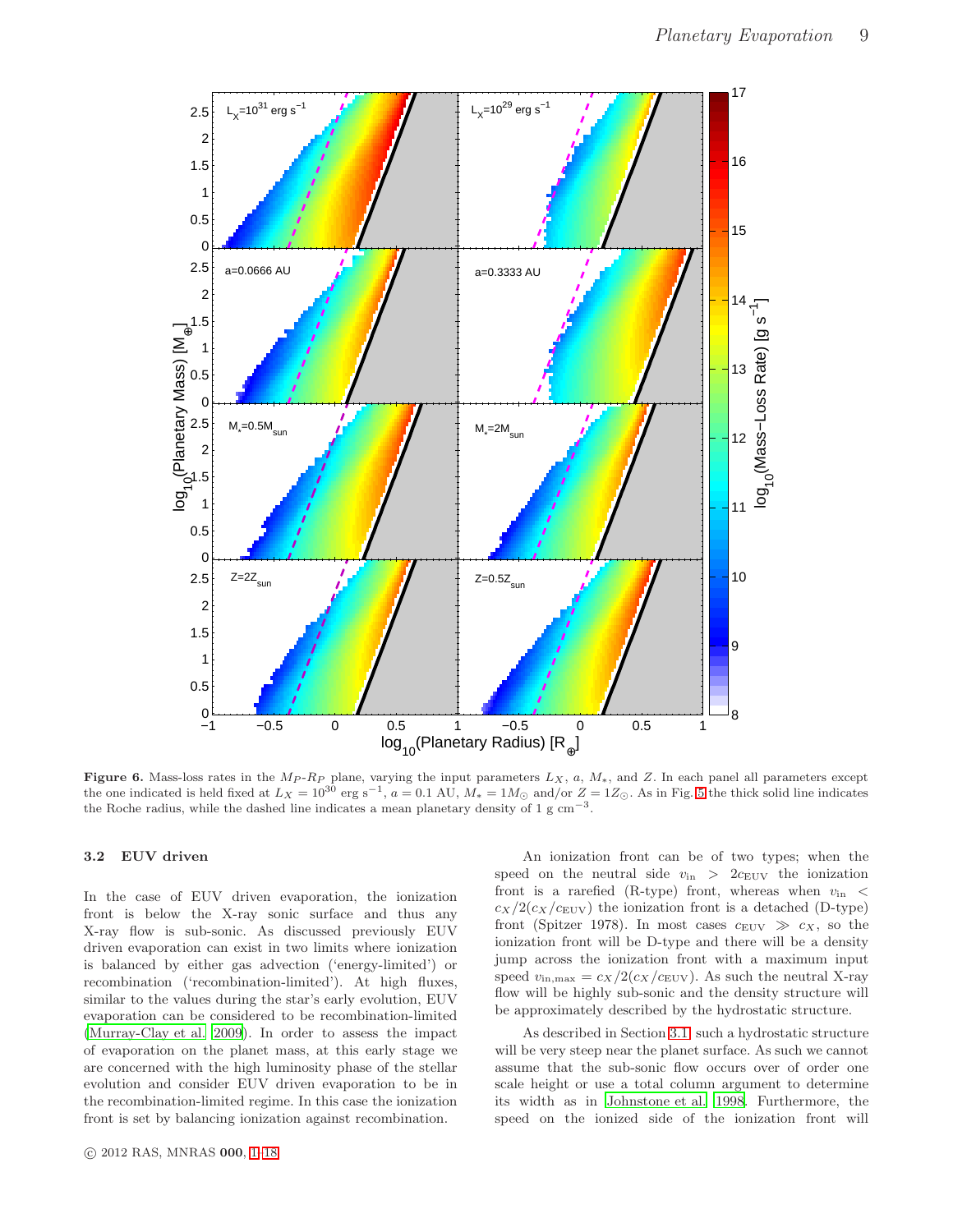depend on escape temperature at the ionization front (see Figure [2\(b\)\)](#page-4-6). If the escape temperature is less than  $10^4$ K at the ionization front, then there is no sonic point in the flow and the speed on the ionized side of the front is  $v_{\text{out}} \sim c_{\text{EUV}}$  [\(Johnstone et al. 1998\)](#page-17-33). However, should the escape temperature at the ionization front be  $> 10^4$  K then the speed on the ionized side of the front will be described by the Parker wind solution ( $v_{\text{out}} = f_{\text{parker}} c_{\text{EUV}}$ ), as a result of the necessity that an isothermal flow has a sonic point at  $R_s^{-1} = 1/(2c_{\text{EUV}}) \partial \Psi_{\text{eff}} / \partial r |_{r=R_s}$  [\(Parker 1958,](#page-17-37) [1960\)](#page-17-7).

In the recombination limit we are considering here the position of the ionization front is set by balancing ionization and recombination along a line from the star to the planet, so

<span id="page-9-1"></span>
$$
\frac{\Phi_*}{4\pi a^2} = \int_a^{R_{\rm IF}} \alpha_r n_{\rm EUV}^2 = A\alpha_r n_{\rm EUV}^2 R_{\rm IF}.
$$
\n(15)

Now writing  $R_{\text{IF}} = (1+x)R_p$ , where x encapsulates the stand-off distance of the ionization front due to the partially neutral X-ray flow behind it, the total mass-loss rate may be written as  $\dot{m}_{\text{EUV}} = 4\pi\mu n_{\text{EUV}} f_{\text{parker}} c_{\text{EUV}} R_{\text{IF}}^2$ . Evaluating this at the ionization front we obtain the following equation for the total mass-loss rate in EUV driven planetary photoevaporation,

<span id="page-9-0"></span>
$$
\dot{m}_{\text{EUV}} = 2.4 \times 10^{11} \text{g s}^{-1} (1+x)^{\frac{3}{2}} f_{\text{parker}} \left(\frac{\Phi_*}{10^{40} \text{s}^{-1}}\right)^{\frac{1}{2}}
$$

$$
\times \left(\frac{a}{0.1 \text{AU}}\right)^{-1} \left(\frac{R_p}{10 R_{\oplus}}\right)^{\frac{3}{2}} \left(\frac{A}{1/3}\right)^{\frac{1}{2}} \left(\frac{c_{\text{EUV}}}{10 \text{km s}^{-1}}\right). \tag{16}
$$

We note that Eq. [16,](#page-9-0) appears throughout the literature for EUV driven transonic winds. For the case of  $f_{\text{parker}} = 1$ and  $x = 0$  this solution is identical to the well known solution for the evaporation of gas clouds of radius  $R_p$ presented by [Bertoldi & McKee \(1990](#page-16-3)). This solution also appears for externally irradiated protoplanetary disks where  $f_{\text{parker}} = 1$  [\(Johnstone et al. 1998](#page-17-33)), and for hot Jupiters irradiated with a high luminosity pure EUV spectrum with  $x = 0$  [\(Murray-Clay et al. 2009](#page-17-6)). As can be clearly seen, in the case of EUV driven evaporation there is a qualitatively different scaling with the stellar high-energy luminosity and the orbital distance than for X-ray driven evaporation  $(m_X \propto L_X/a^2)$ . This indicates that at large separations and low luminosities it will be the EUV rather than the X-ray that is dominating the evaporation rates. To find  $x$  we must solve the jump conditions across the ionization front. Using mass and momentum conservation, and writing the pressure as  $P_X = c_X^2 \rho_X$  on the X-ray heated side and  $P_{EUV} = c_{\text{EUV}}^2 \rho_{\text{EUV}}$  on the EUV heated side, the deterministic equation for the density behind the ionization front becomes

$$
f_{\text{parker}} T_{\text{EUV}} \left(\frac{n_{EUV}}{n_X}\right)^2 + f(L_X/n_X a^2) - T_{\text{EUV}} \left(1 + f_{\text{parker}}^2\right) \left(\frac{n_{EUV}}{n_X}\right) = 0,
$$
\n(17)

where  $n_{\text{EUV}}$  is given by Eq. [15.](#page-9-1) This equation possesses two roots, although only one can correspond to an out-flowing, sub-sonic X-ray heated flow<sup>[5](#page-9-2)</sup>. Once  $n_X$  is found a Bernoulli

potential can be constructed for the sub-sonic portion of the flow, and  $x$  can then be found in an identical fashion to that used to find the full X-ray solutions in Section [3.1.](#page-4-1) In Figure [7,](#page-10-0) we show an example solution of an EUV driven flow above a sub-sonic X-ray flow from a Jupiter mass planet.

In order to consider the role the X-ray radiation plays in enhancing the mass-loss rate we show both the total mass-loss rates and the value of  $x$  for a range of parameter space in Fig. [8.](#page-10-1) This figure shows the mass-loss rates and stand-off distances from planets located at 0.1 AU around a solar mass star with  $\Phi_* = 10^{40} \text{ s}^{-1}$ , where  $L_X$  has been lowered from the nominal value used earlier in this work to  $10^{29}$  erg s<sup>-1</sup>, to increase the parameter space over which the EUV dominates the evaporation. We note that in most cases  $x \ll 1$  although x does become of order unity at higher values of  $L_X$  and larger planetary radii. In this case the white region between the colour-map and the Roche radius is in part due to EUV driven solutions not being possible in this region as the flow has transitioned from EUV to X-ray dominated.

To explore the parameter space further Fig. [9](#page-11-1) shows the variation of the mass-loss rates and region of EUV dominance with  $\Phi_*, L_X$ , and a, where deviations from the input parameters used in Fig. [8](#page-10-1) are shown in the panels. This shows that, as expected due to the different scalings of the mass-loss rate from EUV ( $\dot{m}_{\text{EUV}} \propto \Phi_*^{1/2}/a$ ) and X-ray  $(m_X \propto L_X/a^2)$  dominated flows, EUV photo-evaporation dominates at low X-ray luminosities and large separations, whereas X-ray photo-evaporation dominates at high X-ray luminosities and small separations. As a result X-ray dominated winds will in general lead to larger mass-loss rates than EUV dominated winds.

## 3.3 Direct comparison to HD209458b

HD209458b has an extended atmosphere which has been well studied in the past, particularly using pure EUV evaporation. [Penz et al. \(2008\)](#page-17-15) estimated an X-ray luminosity of  $\sim 1.1 \times 10^{27}$  erg s<sup>-1</sup> and an EUV luminosity of ∼  $6 \times 10^{37}$  s<sup>-1</sup> (their  $L_{\text{XUV}} - L_X$ ) for HD209458b, such a combination places it firmly in the EUV driven regime as an X-ray luminosity of  $\sim 10^{29}$  erg<sup>-1</sup> would be required to switch to the X-ray driven regime. Therefore, we indicate that the previous pure EUV approach for modelling HD209458b's evaporation is probably accurate and our models indicate a mass-loss rate of  $\sim~2\times10^{10}$ g s<sup>-1</sup> in good agreement with previous EUV only models and observations of HD209458b [\(Vidal-Madjar et al. 2003](#page-17-1), [2004](#page-17-2)). Additionally we find the X-rays only make a small difference to the flow structure at small radius with an sub-sonic X-ray heated flow of size  $\lesssim 0.01R_p$ . Given the very small correction the inclusion of X-ray heating makes when considering the current evaporation of HD209458b in this case our conclusions essentially reduce to a pure EUV flow similar to those calculated by [Murray-Clay et al.](#page-17-6) [\(2009\)](#page-17-6). As a result of the simplifying assumptions made in the treatment of the EUV in this work, previous EUV only models that include more detailed chemistry (e.g. [Koskinen et al. 2010;](#page-17-17) [Ben-Jaffel & Sona Hosseini 2010](#page-16-4)) may better describe the details of the flow solution in this case. At early times however, HD209458b will have undergone evaporation in the X-ray dominated regime with mass-loss rates  $\sim 10^{13}$  g s<sup>-1</sup>, several times larger than the predictions

<span id="page-9-2"></span> $^5\,$  There always exists the possibility of an inflowing solution.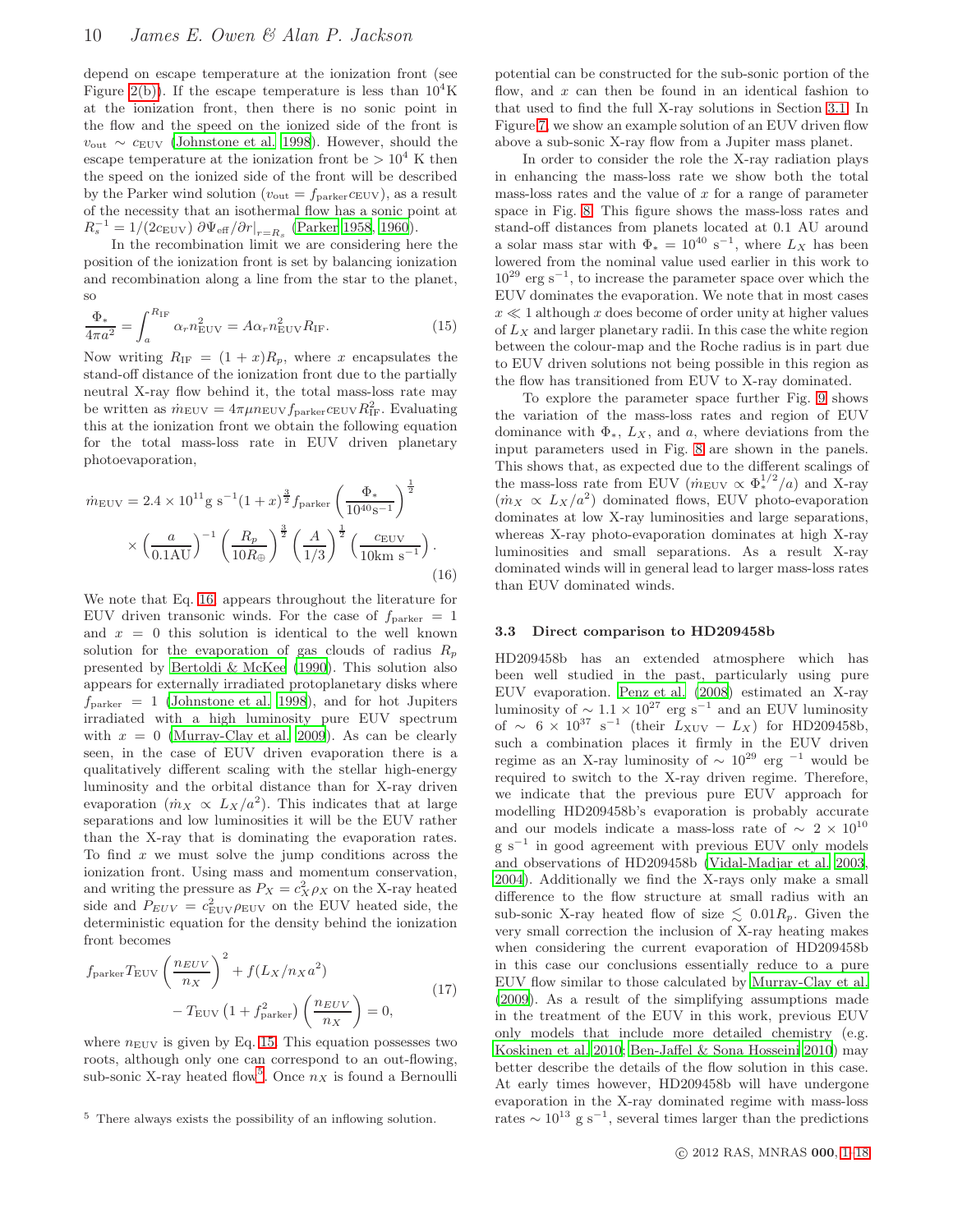

<span id="page-10-0"></span>Figure 7. The structure of an EUV driven flow, with a sub-sonic X-ray heated flow at smaller radius. The X-ray heated flow is shown by the solid line, the EUV heated flow by the dashed line and the ionization front by the dotted line. The panels show density, velocity and temperature (from left to right), as a function of radius. The planet is 1  $M_J$  at a separation of 0.1 AU, with a radius of 12.9  $R_{\oplus}$  $(8.2 \times 10^9 \text{ cm})$ , an X-ray luminosity of  $L_X = 10^{29} \text{ erg s}^{-1}$  and an EUV luminosity of  $\Phi_* = 10^{40} \text{ s}^{-1}$ .



<span id="page-10-1"></span>Figure 8. Mass-loss rates (left) and stand-off distance of the ionization front (right) in the  $M_P - R_P$  plane. As in Fig. [5](#page-6-1) the planet is solar metallicity at 0.1 AU from a solar mass star and in the left hand panel we include the same lines of constant density and sample of known transiting exoplanets. The star has an EUV luminosity,  $\Phi_* = 10^{40} \text{ s}^{-1}$ , while the X-ray luminosity is lowered compared to Fig. [5](#page-6-1) to  $L_X = 10^{29}$  erg s<sup>-1</sup> to increase the parameter space over which the EUV dominates the evaporation.

of previous EUV models, indicating that HD209458b may have lost up to  $2 - 5\%$  of it's original mass, again somewhat larger than previous EUV only models [\(Murray-Clay et al.](#page-17-6) [2009](#page-17-6) found  $\sim 0.6\%$ ), but certainly not enough to have made it unstable to complete destruction.

In the case where detailed models show that the heating is EUV dominated and predominately takes place in a small layer near the base of the flow, Eqn. [1](#page-1-1) may be used to provide reasonable estimates of the mass-loss rate with an appropriately chosen efficiency (as in the case of HD209458b discussed above  $\eta \sim 25\%$  e.g. Yelle et al. 2004). However, we caution that the heating efficiency certainly does not remain constant for the parameter space considered in this work and as such care must be taken when using Eqn. [1](#page-1-1) to estimate the mass-loss rate. Where a choice of an appropriate 'efficiency' requires detailed calculations, such as in this work or others (e.g. Yelle et al. 2004; Murray-Clay et al. 2009).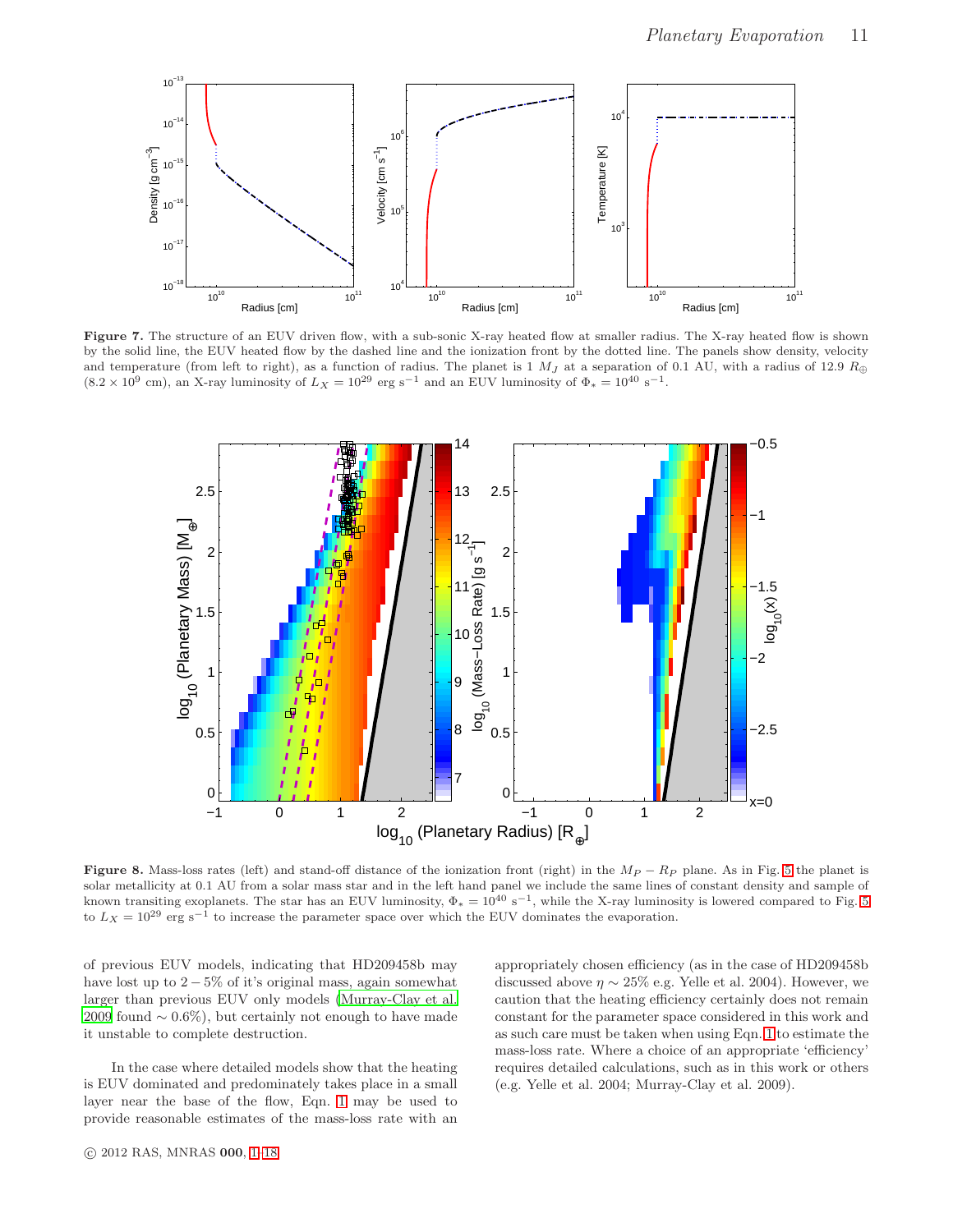

<span id="page-11-1"></span>Figure 9. Variation of the EUV driven evaporation rate with various input parameters. Deviations fron the standard parameters of  $\Phi_* = 10^{40} \text{ s}^{-1}$ ,  $L_X = 10^{29} \text{ erg s}^{-1}$ ,  $a = 0.1 \text{ AU}$  and  $M_* = 1 M_{\odot}$  are shown in the panels. Lines as described in Figure [6.](#page-8-0) White space between the colour-map and the Roche lobe is largely due to transition from EUV domination to X-ray domination.

## <span id="page-11-0"></span>4 EVOLUTION

To assess the effect of evaporation on the planet's evolution in this section we build simple evolutionary models to indicate whether there are any regions of parameter space in which evaporation can significantly influence a planet over its lifetime. To do this we follow the evolution of the planet mass through time, as well as the evolution of the stellar high-energy spectrum. We follow [Jackson et al. \(2012](#page-17-12)) to include the evolution of the stellar high-energy spectrum, using their results for the evolution of the X-ray component of the spectrum. After an initial phase  $(t < \tau_{\text{sat}})$  where  $L_X$ is saturated at a level  $L_X^{\text{sat}}$ , the X-ray luminosity then decays as

$$
L_X(t) = L_X^{\text{sat}} \left( t/\tau_{\text{sat}} \right)^{-\alpha} \tag{18}
$$

where values of  $L_X^{\text{sat}}$ ,  $\tau_{\text{sat}}$  and the power law index  $\alpha$  for different spectral types are listed in Table 3 of [Jackson et al.](#page-17-12)

[\(2012\)](#page-17-12). In the case of pure X-ray evaporation we can use the results of Section [3.1](#page-4-1) to estimate a planetary survival line at ∼3 Gyr for different separations under the very crude assumption of evolution at constant mass and radius (see below for models that follow the evolution of the planet mass), to compare to observations. This is shown in Fig. [10,](#page-12-0) where models at four separations, 0.0125, 0.025, 0.5 and 0.1 AU, are shown. Any planet above the corresponding survival line should have completely lost is envelope to evaporation at an age of ∼3 Gyr, while a planet on or just below the survival line would indicate that it has experienced a period of strong evaporation. Planets well below the survival line would indicate that while the planet might be evaporating, it has not changed significantly from its initial mass.

The observations indicate that, as expected if our models are accurate, no planets lie above their survival line. As mentioned above the observations also indicate that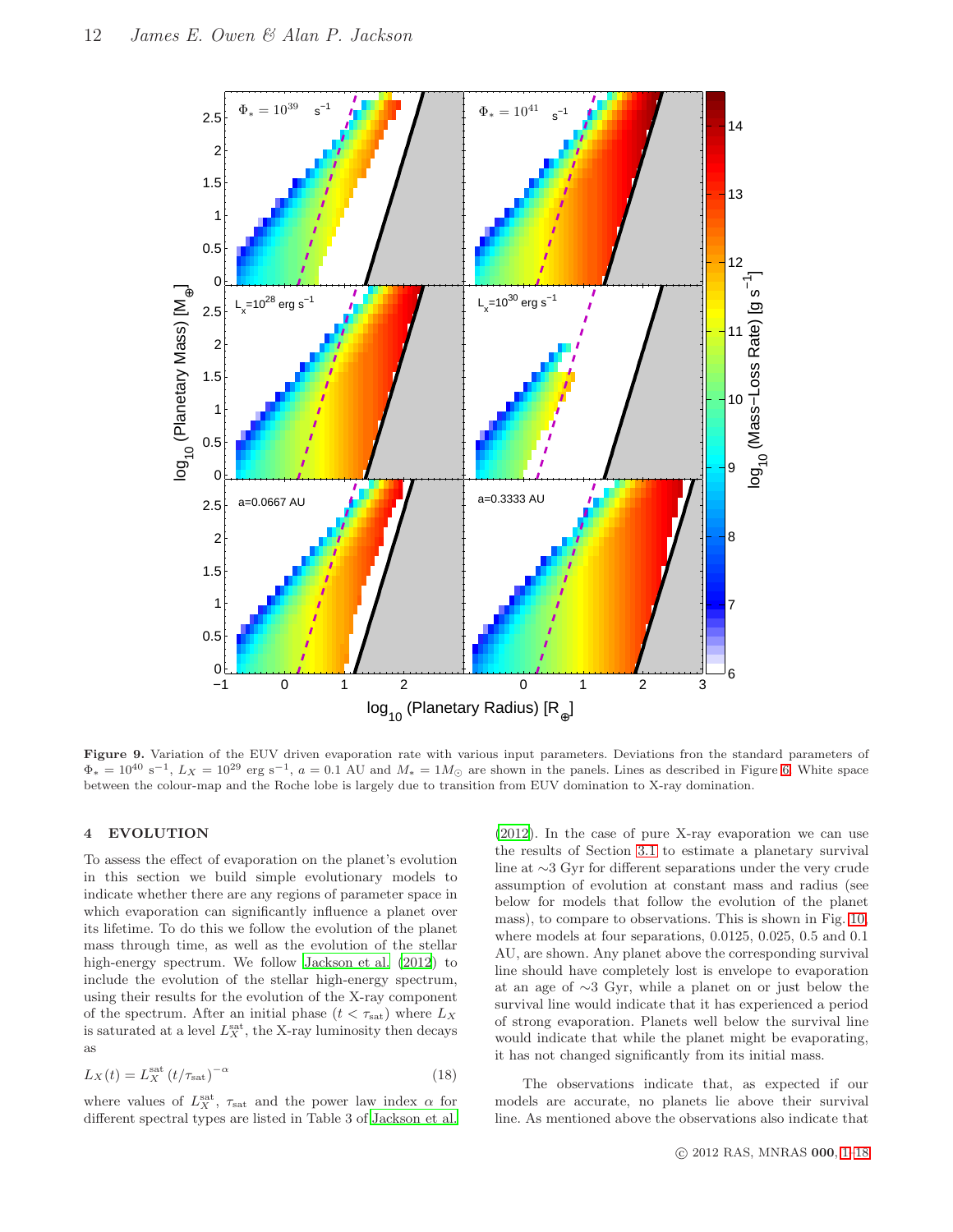the most interesting regime for planetary evaporation is the hot-Neptune regime, and that the hot-Jupiters, while evaporating, do not loose substantial fractions of their initial mass.

## 4.1 Transition from X-ray to EUV driven

The evolution of the EUV luminosity is still observationally rather unclear. Motivated by the fact that EUV luminosities and X-ray luminosities seem to have similar values at earlier times during the T-Tauri phase [\(Alexander et al. 2004](#page-16-5)) and at late times [\(Ribas et al. 2005](#page-17-40)), perhaps - indicates fall off with time is similar, if not identical, (see also [Sanz-Forcada et al. 2011\)](#page-17-41), we make a simple assumption and couple the X-ray and EUV luminosity to have identical values at all times. Thus we take the EUV luminosity to fall in step with the X-ray luminosity.

The transition from X-ray driven to EUV driven evaporation is both of observational and theoretical interest. Using the models calculated in Section [3](#page-3-0) we can estimate the X-ray luminosity at which a planet of given mass, radius and separation will switch from becoming X-ray driven to EUV driven. The results of these calculations are shown in Fig. [11.](#page-13-1) We note that the X-ray luminosity at which this transition takes place for Jupiter mass planets with densities of ∼1 g cm<sup>-3</sup> at separations of  $\gtrsim 0.05$  AU are considerably higher than any expected X-ray luminosity for a solar-type star and are not shown. As expected, at higher planetary densities, and larger separations, the transition takes place at higher X-ray luminosities. In Section [4.2](#page-12-1) we will see that this has implications for whether the EUV or X-ray will drive the evaporation at late (∼Gyr) times, at which we observe most planets.

#### <span id="page-12-1"></span>4.2 Illustrative Cases

The above survival calculations are presented as a guide to indicate which regimes are likely to be the most interesting, in terms of evaporation having an important role on planetary evaporation. In this section however we construct more accurate models that account for the evolution of the planet mass as well as the transition from X-ray driven to EUV driven evaporation. Therefore, we consider the two cases: that of a Jupiter mass planet and that of a Neptune mass planet, at orbital separations of 0.0125, 0.025, 0.05 and 0.1 AU, and planetary densities of 0.1, 0.5 and 1 g cm<sup>−</sup><sup>3</sup> . Following the radial evolution of the planet is beyond the scope of this work, since this would require coupled modelling of the planetary interior, and thus we take the planets to evolve at constant density.

Furthermore, should the planet transition from X-ray driven to EUV driven, we also check to see whether the EUV evaporation is in the 'recombination limit' or the 'energy limit' using the results of [Murray-Clay et al. \(2009\)](#page-17-6). Specifically, if the recombination-limited EUV flow gives a mass-loss rate above that of the energy-limited case, we switch to the energy-limited formula for EUV evaporation provided by [Murray-Clay et al. \(2009](#page-17-6)). In the energy-limited case the mass-loss rate will now scale linearly with the ionizing luminosity, rather than as the square root as in the recombination-limited case.



<span id="page-12-0"></span>Figure 10. Crude planetary survival lines at different separations compared to the observations. The points and lines are coded correspondingly: the solid blue line indicates the planetary survival line at 0.1 AU and blue diamonds the known planets with separations 0.05-0.1 AU, the survival line for 0.05 AU is red dashed and planets at 0.025-0.05 AU are red circles, the survival line at 0.025AU is black dotted and planets at 0.0125-0.025 AU are black squares, and the survival line for 0.0125AU is magenta dot-dashed while there are no planets at  $\langle 0.0125 \text{ AU} \rangle$ . Planets above their respective survival line in the figure should have been destroyed according to the models. We also show lines of constant density as a guide at densities of 0.2, 1 and 5  $\text{g cm}^{-3}$ .

The results of these evolution calculations are shown in Fig. [12,](#page-14-1) where the upper panels show planets with an initial mass of one Jupiter mass, and the lower panels show planets with an initial mass of one Neptune mass with separation decreasing from left to right. Note that planets with a density of 0.1 g cm<sup>−</sup><sup>3</sup> at a separation of 0.0125 AU are not shown as these planets would be undergoing dynamical Roche-lobe overflow rather than evaporation. In addition, a Jupiter mass planet with a density of 1 g  $cm^{-3}$  at 0.1 AU does not experience hydrodynamic evaporation, and is not shown.

These calculations show that Jupiter mass planets experience relatively little evaporation, losing no more than 10 per cent of their initial mass, even at the closest separations. However, Neptune mass planets are prone to destruction at separations  $\lesssim 0.05$  AU and can loose several tens of per cent of their initial mass at separations of 0.05 − 0.1 AU. Thus we would not expect to see Neptune mass planets with low densities at small separations, as indicated by the observations (e.g. [Hansen & Murray 2011](#page-17-42)). At late times we also notice a clear distinction in the driving mechanism as a function of separation. At separations  $\leq$ 0.025 AU the evaporation of Jupiter mass planets appears to be X-ray driven while at larger separations it is EUV driven. This prediction could be compared to observations of the neutral content of the wind as a function of separation, though it must still be remembered that an X-ray driven flow can still have an EUV heated and fully ionized region above the sonic surface.

#### 4.2.1 Comparison with previous studies

There have been several previous attempts to quantify the role of evaporation on the evolution of close in planets,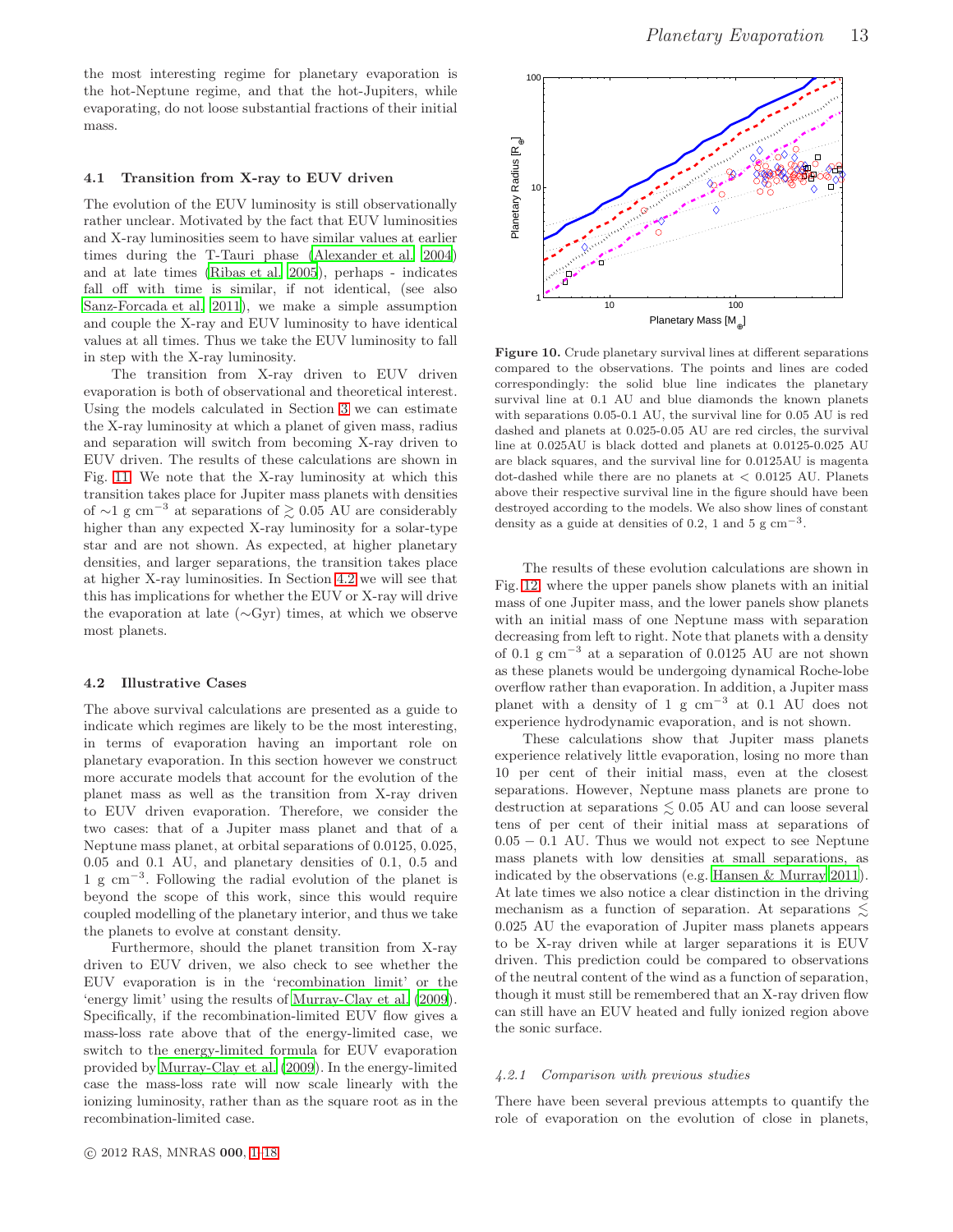

<span id="page-13-1"></span>Figure 11. The X-ray luminosity at which a planetary wind will transition from being X-ray driven to EUV driven is shown for different separations. The points indicate Jupiter mass planets (unfilled) and Neptune mass planets (filled), with densities of 0.1 (black squares), 0.3 (red diamonds) & 1 (blue stars) g  $\text{cm}^{-3}$ .

Lammer et al. (2009) use the 'energy-limited' formalism for pure EUV evaporation, [Penz et al. \(2008](#page-17-15)) use fixed heating efficiency models that include X-ray and EUV luminosity and [Jackson et al. \(2012](#page-17-12)) use the 'energy-limited' formalism to assess the role of pure X-ray evaporation.

Lammer et al. (2009) estimated that pure EUV evaporation with an efficiency of 10% was not capable of completely destroying most close in planets, with Jupiter mass planets being more stable than lower mass planets, similar to what is found in this work. While the inclusion of X-ray mass-loss at earlier times does increase the total mass lost by close-in planets, it is not sufficient to make Jupiter mass planets unstable to complete evaporation. However, we do find lower mass (∼ Neptune mass) planets are more unstable to evaporation than predicted by Lammer et al. (2009).

[Penz et al. \(2008](#page-17-15)) considered the evolution of hot Jupiter's similar to HD209458b and found total mass-loss over Gyr's of evolution higher than found here, this is similar to the results of certain cases in the [Jackson et al.](#page-17-12) [\(2012\)](#page-17-12) models for pure X-ray evaporation. This arises for two reasons: i) the fixed heating efficiencies (60% for [Penz et al.](#page-17-15) [2008](#page-17-15) and 25% for [Jackson et al. 2012\)](#page-17-12) are rather large when compared to the actual values obtained in certain regimes (see Section [5.2.2\)](#page-14-2); ii) the X-ray and EUV field were considered to both be contributing to the heating at all times, whereas we have shown there is a switch from X-ray driven to EUV driven at late times which results in reduced mass-loss rates. Thus we conclude that estimates of total mass-loss at levels around 30% for hot Jupiter's at separations of 0.01-0.02AU are unrealistically high.

The use of X-ray evaporation at earlier times which switches to EUV evaporation at late times thus represents an intermediate between pure EUV evolution models, and models which include a contribution from the X-ray at all times.

#### 4.2.2 Limitations

The major limitation of these evolution calculations is that we do not follow the evolution of the interior structure of the planet and hence its radius. We make the assumption the planet evolves at constant density, motivated by the fact that the spread in the density of observed planets is comparatively small relative to the orders of magnitude changes in mass. It is, however, worth noting that a planet whose density decreases with time (as is the case for many models of planets undergoing mass loss, e.g. [Baraffe et al.](#page-16-6) [2004](#page-16-6)) will be: i) prone to higher mass-loss rates for a given mass; and ii) experience a transition from X-ray driven to EUV driven at later times. These effects will result in more rapid planetary evaporation than our calculations here. On the other hand if the density of the planet increases with time, as may happen if a large fraction of the planet mass is comprised of a rocky core, the converse will be true and the planet may be able stabilize itself against evaporation.

In addition, [Baraffe et al. \(2004\)](#page-16-6) point out that a critical point may occur when a planet's evaporation timescale becomes shorter than the thermal timescale. In this case the planet is no longer able to shrink its radius to adjust to the mass-loss, and the planets evaporation is accelerated (lower mass with same radius results in higher mass-loss) and can lead to runaway mass-loss. This effect, particularly combined with a general tendency for density to decrease with decreasing mass, may make planets more prone to destruction compared to our simple calculations.

## <span id="page-13-0"></span>5 DISCUSSION

In the previous sections we have performed basic hydrodynamic calculations to investigate the evaporation of close-in planets, and the various limits it may exist in. Qualitatively we have shown that most close-in planets ( $a \leq$ 0.1 AU) will experience a period of hydrodynamic mass-loss driven by X-rays at early times, followed by EUV driven at late times, as the high-energy luminosity drops off with time. Furthermore, due to the steep nature of the X-ray heated sub-sonic flow, the atmospheric structure is unimportant in determining the flow structure, although as a consequence the flow structure will be sensitive to the planetary radius. By considering the combination of EUV and X-ray heating, we have shown that X-ray evaporation dominates when the sonic surface occurs in the X-ray heated flow, typically for high mass-planets with large radii and a high X-ray flux. When the EUV evaporation dominates on the other hand, the X-ray portion of the flow is entirely sub-sonic, and EUV domination typically occurs for low mass-planets with small radii and low X-ray flux.

#### 5.1 Hydrodynamic or Ballistic Escape?

One of the questions we set out to answer in this work is whether, in general, the evaporation of close-in planets occurs through a hydrodynamic process, or through a ballistic process (e.g. Jean's escape). It is clear from this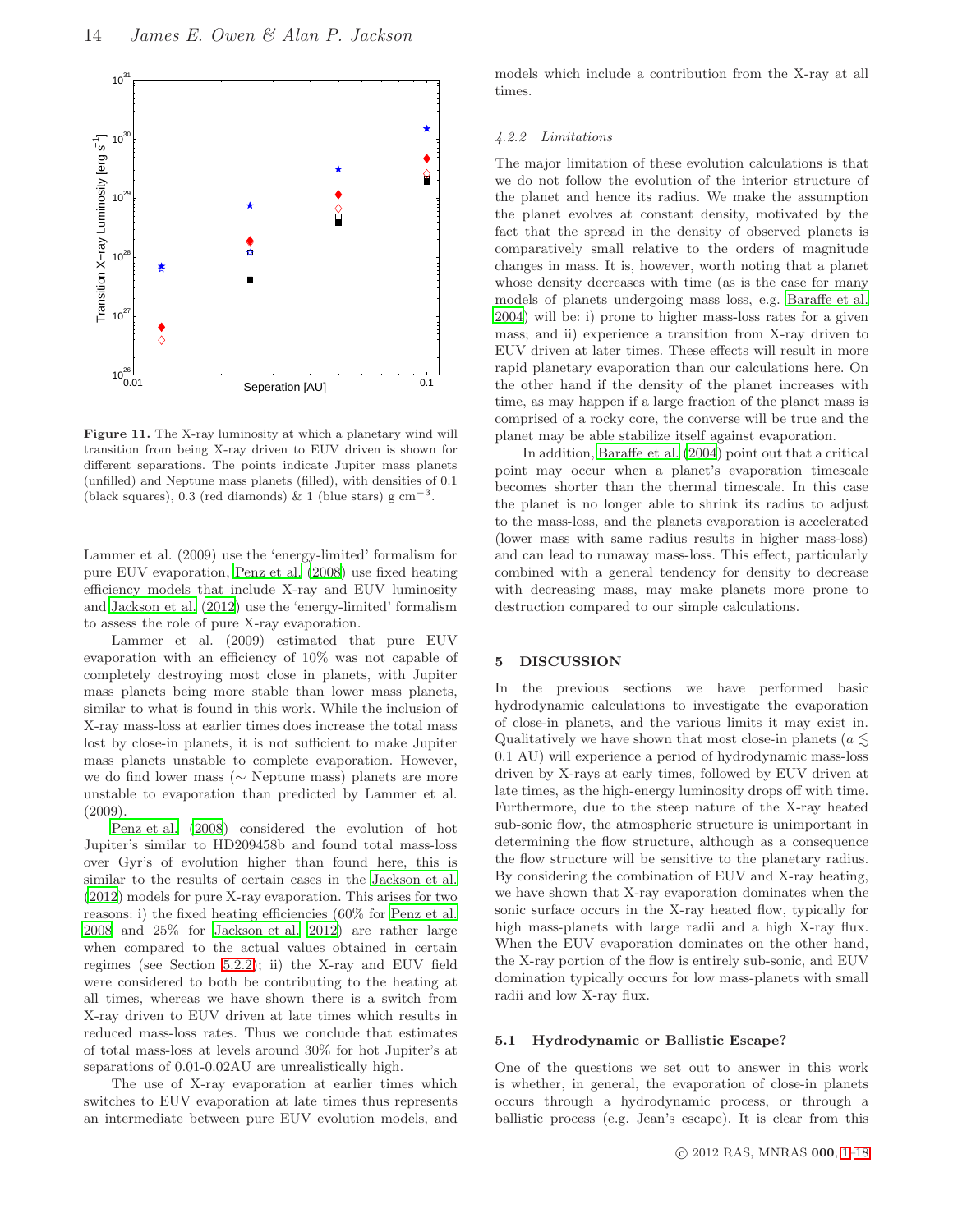

<span id="page-14-1"></span>Figure 12. The mass evolution of close-in planets for initially Jupiter mass planets (upper panels) and Neptune mass planets (lower planets) at densities of 0.1, 0.3 & 1 g cm<sup>-3</sup>. Planets of lower density lose mass faster. Note that planets of density 0.1 g cm<sup>-3</sup> at 0.0125 AU and Jupiter mass planets of density 1 g cm−<sup>3</sup> at 0.1 AU are not shown as the flow is not in the hydrodynamic limit. From left to right the panels indicate decreasing separations from 0.1, 0.05, 0.025 to 0.0125 AU. Dashed black lines indicate the time when the evaporation is dominated by X-rays and solid red lines when the evaporation is dominated by the EUV.

work that the dominant mass-loss process for close-in planets  $(a \leq 0.1 \text{ AU})$  is through a hydrodynamic wind. However above a certain mass dense planets are too massive to loose gas hydrodynamically, either through X-ray or EUV evaporation. Fig. [6](#page-8-0) and [9](#page-11-1) indicate that planets more massive than 1 Jupiter mass at densities greater than 1 g  $cm^{-3}$ have atmospheres which are too tightly bound to drive a hydrodynamic wind at separations ∼1 AU. At very close orbital separations however, < 0.05 AU, even planets of a few Jupiter masses are able to undergo hydrodynamic evaporation. As the X-ray luminosity drops, so does the region which is prone to hydrodynamic evaporation, as clearly indicated by Figure [6.](#page-8-0) Given the much higher collision cross-section of gas particles in fully ionized (and therefore EUV heated) gas, planets switch to EUV driven evaporation and remain EUV driven before they become unable to evaporate hydrodynamically for all Jupiter and Neptune mass planets considered in Section [4.](#page-11-0)

#### <span id="page-14-0"></span>5.2 Limitations of the models

These models have given valuable insight into which processes dominate the evaporation in different regions of parameter space. However, it is important to highlight the limitations of the models and in particular discuss the two major assumptions of this work: adopting a solar composition for the X-ray heating (although we do account for an overall metallicity scaling) and assuming radiative equilibrium.

## 5.2.1 Role of atmospheric composition

Perhaps one of the major uncertainties when discussing X-ray flows is the role of composition, since X-ray heating and cooling is done by metals. Although calculations of atmospheric composition are beginning to be performed [\(Yelle 2004](#page-17-13); García Muñoz 2007; [Koskinen et al. 2007](#page-17-43), [2010](#page-17-44)), as a starting point we have assumed the metals have abundance ratios comparable to solar values, and included a basic metallicity scaling derived from previous work on evaporating flows [\(Ercolano & Clarke 2010](#page-17-30)). Thus our models are unlikely to be appropriate for considering very exotic, metal rich atmospheres or where the compositions are significantly different from solar. The discrepancy may not be as bad as one would originally expect though, since as discussed in Section [2,](#page-2-0) X-ray photo-electron heating, and line cooling, are typically done by the same metal species, with Oxygen and Carbon typically being the dominant species [\(Ercolano et al. 2008](#page-17-45)). As Oxygen and Carbon has been detected in evaporating atmospheres of close-in planets (e.g. [Vidal-Madjar et al. 2004](#page-17-2); [Ben-Jaffel & Sona Hosseini](#page-16-4) [2010](#page-16-4)), this is reassures us that the models presented in this work represent a good starting point. Nonetheless future work is certainly needed to determine the role atmospheric composition has on evaporation, along the lines of coupling the photo-chemistry of important species e.g. Hydrogen, Helium, Carbon and Oxygen to the hydrodynamic models.

## <span id="page-14-2"></span>5.2.2 Energy efficiency

Estimates of hydrodynamic evaporation have previously been calculated through so called 'energy-limited' evaporation where most of the received energy, assumed to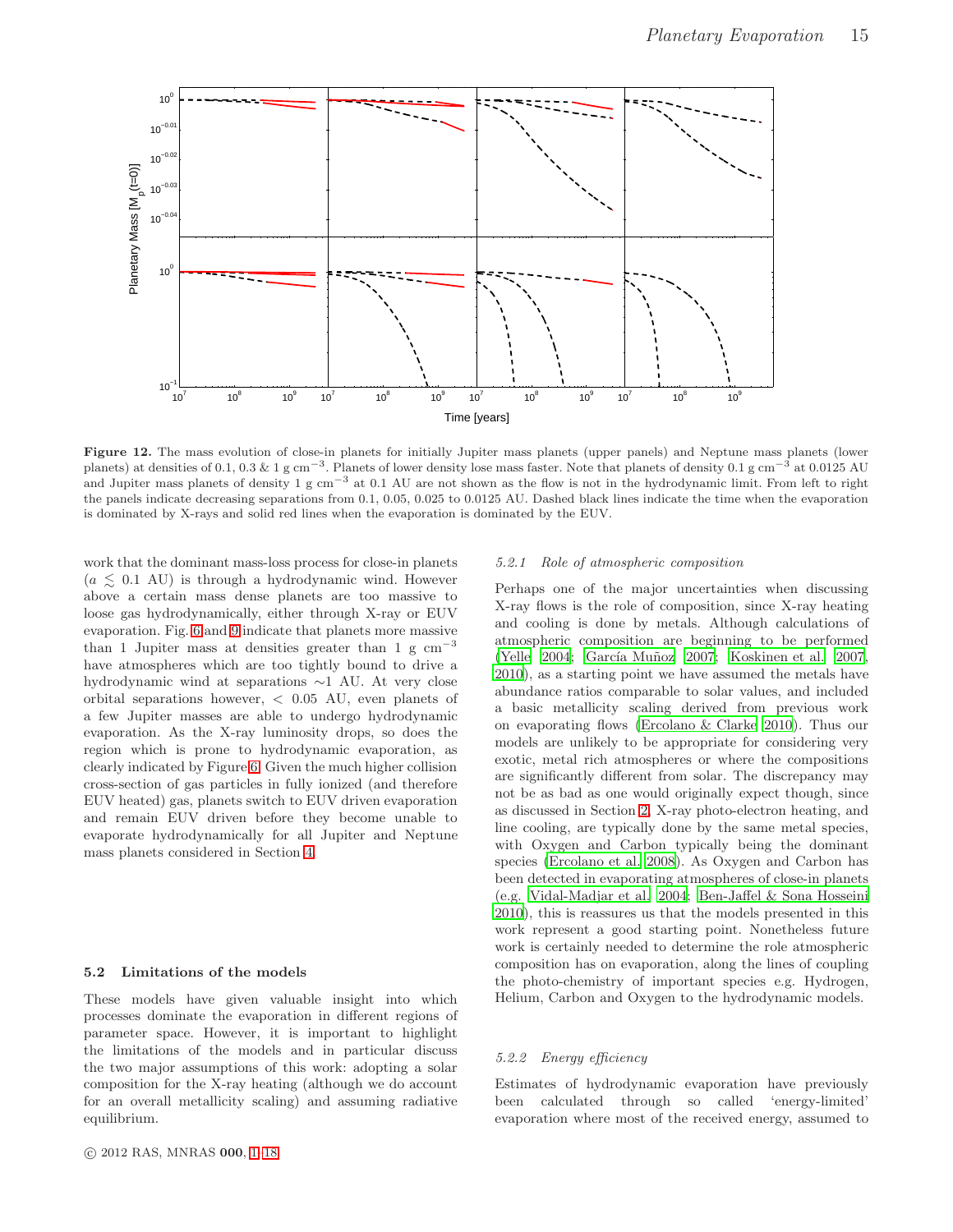

<span id="page-15-0"></span>Figure 13. The 'efficiency' of the X-ray wind calculated by comparing the energy input received by the wind out to the sonic surface, to the mechanical luminosity of the wind  $[4L_{\rm mech}a^2/(L_X R_s^2)]$ . Here the calculation is performed for the X-ray flow of Fig. [5,](#page-6-1) though note that as  $L_{\text{mech}} \propto L_X/a^2$  this efficiency is invariant under changes to  $L_X$  and a provided the change in  $R_s$  is small.

be deposited at the planet surface, can be taken to be lost in hydrodynamic expansion as PdV work (e.g. Watson et al. 1981). However, there is no a priori reason to expect this, and in-fact [Murray-Clay et al. \(2009](#page-17-6)) determined a transition between energy-limited EUV evaporation at low EUV fluxes, and the case where the received energy is predominately re-emitted as cooling radiation at high EUV fluxes. Furthermore, comparisons of the heating and cooling timescales with the dynamical timescales of X-ray heated gas in this ionization parameter range indicate that the X-ray gas is close to radiative equilibrium (Owen et al. 2010). Thus similarly for X-ray winds, the energy emitted as cooling radiation is considerably larger than that which goes into PdV work, suggesting much lower efficiencies than typically assumed using the energy-limited method. This may not ultimately result in much lower evaporation rates however, as the X-ray wind is free to absorb energy out to its sonic surface.

In this work we have assumed that the X-ray gas is in radiative equilibrium and neglected PdV cooling based on comparisons of the dynamical and thermal timescales. However, it is prudent to check this assumption by comparing the mechanical luminosity ( $L_{\text{mech}} = \dot{m}_w \times$  $\Delta e$ , where *e* is the *total* specific energy of the gas) of our X-ray evaporative winds to the energy input rate and calculate the 'efficiency' of our flows. An efficiency value  $> 1$  would indicate that our assumption of radiative equilibrium is poor and that cooling due to PdV work is important. In Fig. [13](#page-15-0) we plot the wind 'efficiency'  $(4L_{\rm mech}a^2/L_XR_s^2)$  for the flow shown in Fig. [5.](#page-6-1) In general this efficiency is low  $(\leq 0.1)$  for planets with Neptune masses and above, indicating our assumption of radiative equilibrium is a good one, though we note that the efficiency increases to slightly higher values,  $\sim 0.15$ , for high density, earth-like, planets. Jupiter mass planets drive the least efficient winds, with efficiencies of  $\sim$  0.01. This increase in efficiency with decreasing mass is most likely caused by the decrease in the dynamical timescale for planets with lower mass, whereas the thermal timescale remains roughly constant. Additionally given that the mass-loss rate (and hence mechanical luminosity) scales linearly with X-ray flux, this indicates that X-ray evaporation is close to radiative-equilibrium at all X-ray luminosities and separations and that unlike the EUV case there is no transition from radiation-limited to energy-limited. Thus, our calculations assuming radiative-equilibrium are accurate for the parameter space considered, and X-ray evaporation should not be thought of as 'energy-limited'. Furthermore, while we point out that for sensible choices of the efficiency value, the 'energy-limited' formalism can be used to recover correct values of the mass-loss rate, and give similar scalings, we caution that this efficiency value is certainly not fixed over orders of magnitude in both planetary mass and radius, and it cannot take into account how the increased area due to the position of the sonic surface varies with the parameters. Therefore, we find that Eq. [1](#page-1-1) is of limited usefulness and would advocate using more accurate estimates of the mass-loss rates. Furthermore, comparing these efficiencies with the calculations of [Cecchi-Pestellini et al. \(2006](#page-16-1)), who calculate various heating efficiencies for fixed ionization fractions  $(10^{-1} - 10^{-6})$  and find efficiencies between 80% and 2% respectively, we see that in all cases the bulk of the flow is at a fairly low ionization level. Calculating the ionization fraction directly from the ionization parameter in our calculations we find ionization fractions  $\gtrsim 10^{-2}$  in the transonic region of the flow, in agreement with the static calculations of [Cecchi-Pestellini et al. \(2006](#page-16-1)), further validating the ionization parameter approach used in this work.

#### 5.2.3 Multi-dimensional problem

Planetary evaporation is ultimately a 3D problem (e.g. [Stone & Proga 2009](#page-17-46)), and comparisons with observed line profiles will require knowledge of the 3D structure of the flow [\(Murray-Clay et al. 2009](#page-17-6)), and the role of day vs night-side heating. The models in this paper represent formal upper limits for the mass-loss rates, as we have assumed spherical outflow over the full  $4\pi$  angular area of the planet. Future 3D radiation-hydrodynamical models of planetary evaporation will be able to shed light on the 3D structure of these flows (Owen et al. in prep), which will allow comparisons with observed line profiles, as lines sensitive to the flow outside the Roche radius will certainly be affected the 3D nature of the problem [\(Koskinen et al. 2010](#page-17-17)). Furthermore, they will be able to locally test some of the approximations (e.g. radiative equilibrium), as well as investigate the interaction between EUV and X-ray heating in the 3D setting. In this work we have assumed that the transition between X-ray driven and EUV driven occurs at a fixed point in time across the entire planetary wind, however, it is possible that parts of the planet could be undergoing EUV driven evaporation while other parts are X-ray driven. Furthermore, a full 3D model will allow the assessment of whether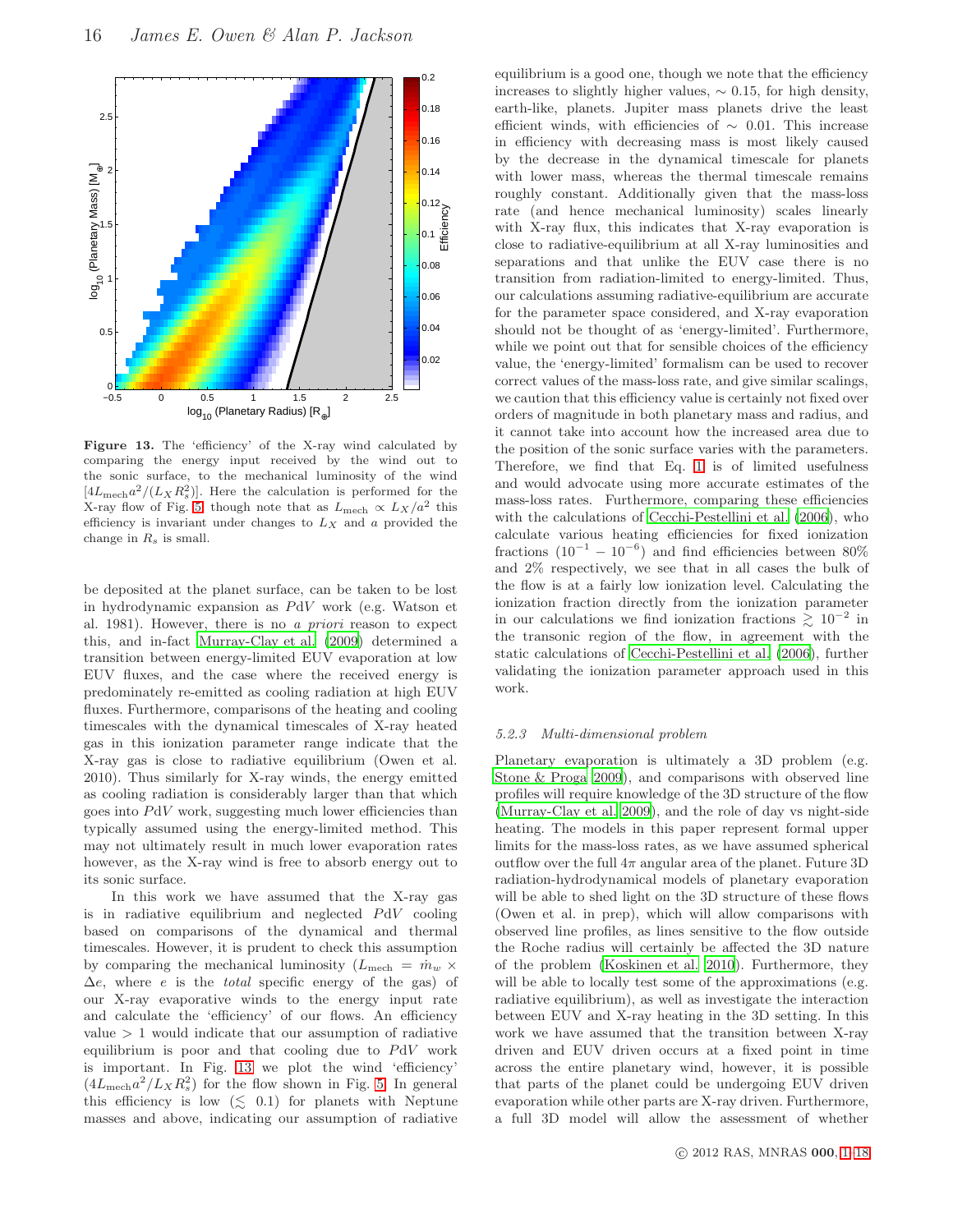non-axisymetric mass-loss can play a role in the orbital evolution of the planet, particularly for those undergoing significant fractional mass-loss (Neptune mass planets) as investigated by Boué et al. (2012).

# <span id="page-16-2"></span>6 CONCLUSIONS

In this work we have investigated the role of both X-ray and EUV heating in evaporating a close-in planet's atmosphere, using 1D hydrodynamic models. We have considered how the mass-loss rates, and the driving mechanism, vary within the observable parameter space including: planet mass, planet density, separation, stellar mass, metallicity of the planet atmosphere and X-ray/EUV luminosity. Then under the assumption that the EUV and X-ray luminosities follow an identical evolution in time, with the same initial luminosities, we have calculated the mass evolution of evaporating planets that evolve at constant density. Our main conclusions are as follows:

(i) We identify two separate cases of planetary evaporation: X-ray driven, where the X-ray flow undergoes a sonic transition, and EUV driven, where the X-ray heated portion of the flow remains sub-sonic. In general X-ray evaporation occurs at high X-ray luminosities, low planetary densities, high planetary masses and small separations. Whereas EUV evaporation dominates at low X-ray luminosities, high planetary densities, low planetary masses and large separations.

(ii) We find that at separations of  $\langle 0.1 \text{ AU}$ , most planets will be evaporating hydrodynamically rather than through a ballistic mass-loss process. However, at separations greater than  $\sim 0.1 - 0.5$  AU dense, Jupiter mass planets, may not be able to evaporate hydrodynamically.

(iii) In the case of X-ray driven evaporation, the flow is close to radiative equilibrium and energy loss from the flow is dominated by line cooling. The mass-loss rates scale linearly with X-ray luminosity and inversely with the separation squared  $(m \propto L_X/a^2)$ , but no exact scalings with planetary mass and planetary radii exist.

(iv) We find that as the high-energy luminosity falls over time, the evaporative flow may undergo a transition from X-ray driven at early times to EUV driven at late times. This transition occurs at lower X-ray luminosities (and hence later times) for planets with at smaller separations.

(v) Considering the evolution of Jupiter and Neptune mass planets, we find it is unlikely that an initially Jupiter mass planet can be completely evaporated within Gyr timescales, only losing a few percent of its original mass. However, we find that Neptune mass planets are much more susceptible to complete evaporation. Within 3 Gyr Neptune mass planets at densities of  $\lesssim 0.3$  g cm<sup>-3</sup> are completely evaporated at a separation of 0.025 AU, while Neptune mass planets at densities of  $\lesssim$ 1 g cm<sup>-3</sup> are completely evaporated at a separation of 0.0125 AU.

(vi) Using our evolutionary models we infer that at late times ( $\sim$ Gyrs), planets at separations  $\leq 0.025$ AU will still be undergoing X-ray driven evaporation, whereas at larger separations the evaporation will generally be in the EUV driven regime.

# ACKNOWLEDGMENTS

We thank the anonymous reviewer for comments which helped improve the paper. AJ is supported by an STFC Postgraduate Studentship. We thank Barbara Ercolano, Cathie Clarke, Norm Murray and Yanqin Wu for productive discussions. JO is grateful to hospitality from the IoA, Cambridge where this work began.

## APPENDIX A: GENERAL X-RAY FLOW **SOLUTION**

In the case of a general X-ray heated flow, where the gas temperature is specified by a monotonic function of the ionization parameter  $(T = f(\xi))$ , we can follow a similar analysis to that given in Section 3, which gives an equation for the critical sub-to-super-sonic transition provided d log  $f/d \log \xi < 1$  ( $\alpha < 1$  as in the illustrative case shown in Section 3.1) as

<span id="page-16-9"></span><span id="page-16-8"></span>
$$
u_s^2 = \frac{R_s}{2} \left. \frac{\partial \Psi_{\text{eff}}}{\partial r} \right|_{r=R_S}, \quad (A1)
$$

$$
f(\xi_s) \left(1 - \frac{\mathrm{d}\log f}{\mathrm{d}\log \xi}\bigg|_{\xi = \xi_s}\right) = \frac{R_s}{2} \left. \frac{\partial \Psi_{\text{eff}}}{\partial r}\right|_{r = R_S},\tag{A2}
$$

where Eq. [A2](#page-16-8) can be solved for the ionization parameter at the sonic surface  $(\xi_s)$ . Using these conditions to specify the ionization parameter at a chosen sonic surface, as before we can obtain a transcendental function for the solution of  $\xi(r)$ , by applying mass conservation and using the Bernoulli potential. Thus the stream-function for the streamline connecting the planet and star is

$$
\frac{1}{2} \left(\frac{\xi}{\xi_s}\right)^2 \left(\frac{r_s}{r}\right)^4 u_s^2 + \frac{k_B}{\mu} \left[f(\xi) - \int^{\xi} \frac{f(\xi')}{\xi'} d\xi'\right] + \Psi_{\text{eff}}(r) = H(R_s),\tag{A3}
$$

where  $H(R_s)$  is the Bernoulli constant for a flow with a sonic transition at that given radius or

$$
H(R_s) = \frac{1}{2} \frac{R_s}{2} \left. \frac{\partial \Psi_{\text{eff}}}{\partial r} \right|_{r=R_S} + \frac{k_B}{\mu} \left[ f(\xi_s) - \int^{\xi_s} \frac{f(\xi)}{\xi} d\xi \right] + \Psi_{\text{eff}}(R_s). \tag{A4}
$$

Eq. [A3](#page-16-9) can now be solved for a family of solutions dependant on  $R_s$  for a specified  $T = f(\xi)$ .

# **REFERENCES**

- <span id="page-16-5"></span>Alexander R. D., Clarke C. J., Pringle J. E., 2004, MNRAS, 348, 879
- <span id="page-16-0"></span>Baraffe I., Chabrier G., Barman T., 2008, A&A, 482, 315 Baraffe I., Selsis F., Chabrier G., Barman T. S., Allard F.,
- <span id="page-16-6"></span>Hauschildt P. H., Lammer H., 2004, A&A, 419, L13
- <span id="page-16-4"></span>Ben-Jaffel L., Sona Hosseini S., 2010, ApJ, 709, 1284
- <span id="page-16-3"></span>Bertoldi F., McKee C. F., 1990, ApJ, 354, 529
- <span id="page-16-7"></span>Boué G., Figueira P., Correia A. C. M., Santos N. C., 2012, A&A, 537, L3
- <span id="page-16-1"></span>Cecchi-Pestellini C., Ciaravella A., Micela G., 2006, A&A, 458, L13